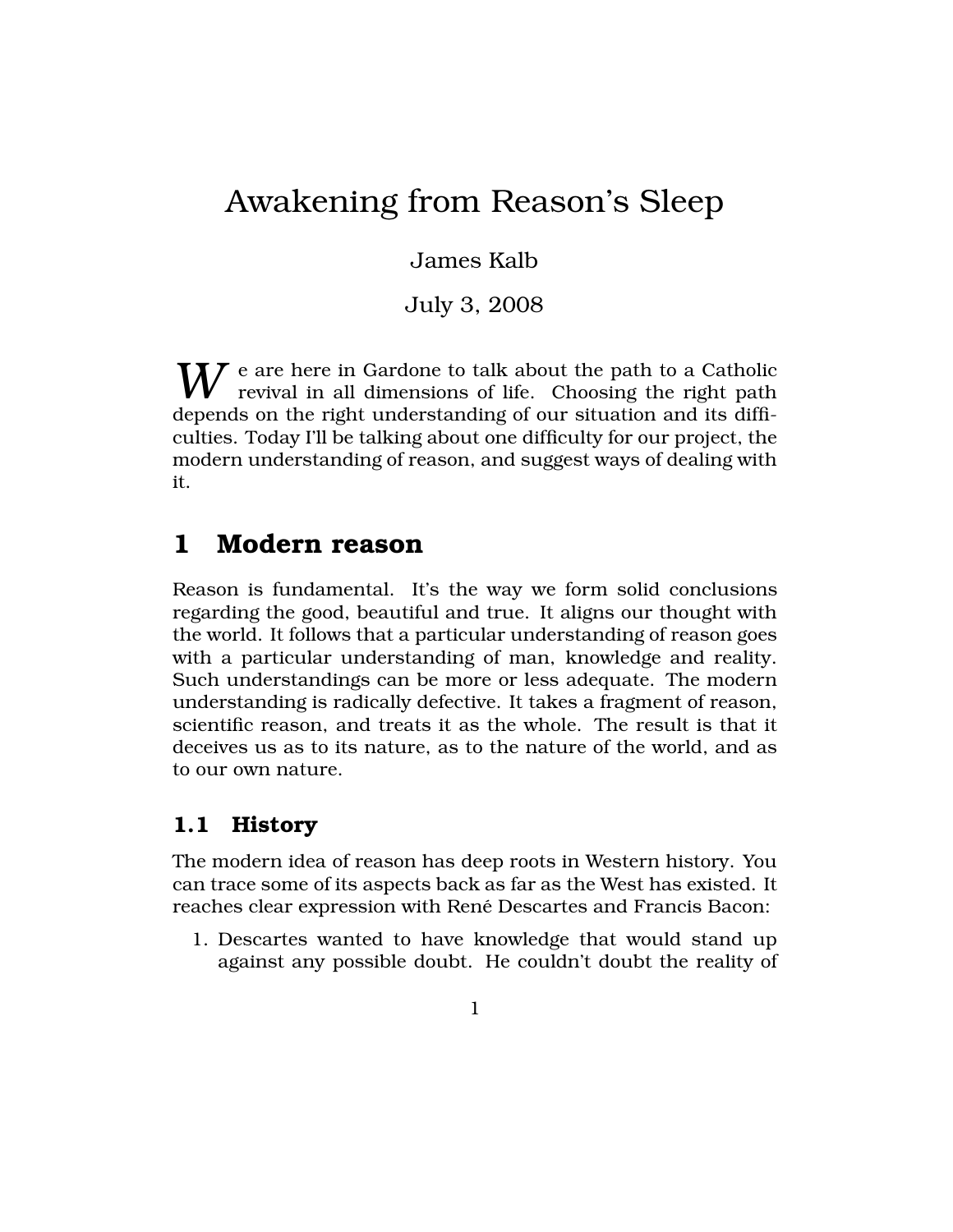his own experience—"*cogito ergo sum*"—so he wanted to use that as the basis of all knowledge. Knowledge becomes a construction from human experience.

2. Bacon was practically-minded. He wanted to reconstruct knowledge on experimental principles for "the relief of man's estate." He was the one who said "knowledge is power." Knowledge becomes a tool.

Put the two views together and you get a minimalist view of knowledge. We should be as skeptical as possible, and take nothing on faith, but base knowledge and our whole way of acting as much as possible on our own experience. Also, the purpose of knowledge is practical. It has to do with getting what we want. All traces of the transcendent, of anything that goes beyond human purposes and experience, are excluded.

You can trace what's happened to knowledge in the history of the word "speculation":<sup>1</sup>

- 1. c.1374, "contemplation, consideration," from O.Fr. speculation, from L.L. speculatio "contemplation, observation," from L. speculatus, pp. of speculari "observe," from specere "to look at, view."
- 2. Disparaging sense of "mere conjecture" is recorded from 1575.
- 3. Meaning "buying and selling in search of profit from rise and fall of market value" is recorded from 1774.

So "speculation"—taking a position not based on knowledge as power—has gone from man's noblest faculty, speculative reason or contemplation, to making stuff up, to trying to get money without knowing what you're about.

## 1.2 Basic Principles

Such views have led to the view that modern natural science is the only knowledge worthy of the name. The latter view can be called scientism or scientific fundamentalism.

<sup>&</sup>lt;sup>1</sup>Online Etymology Dictionary.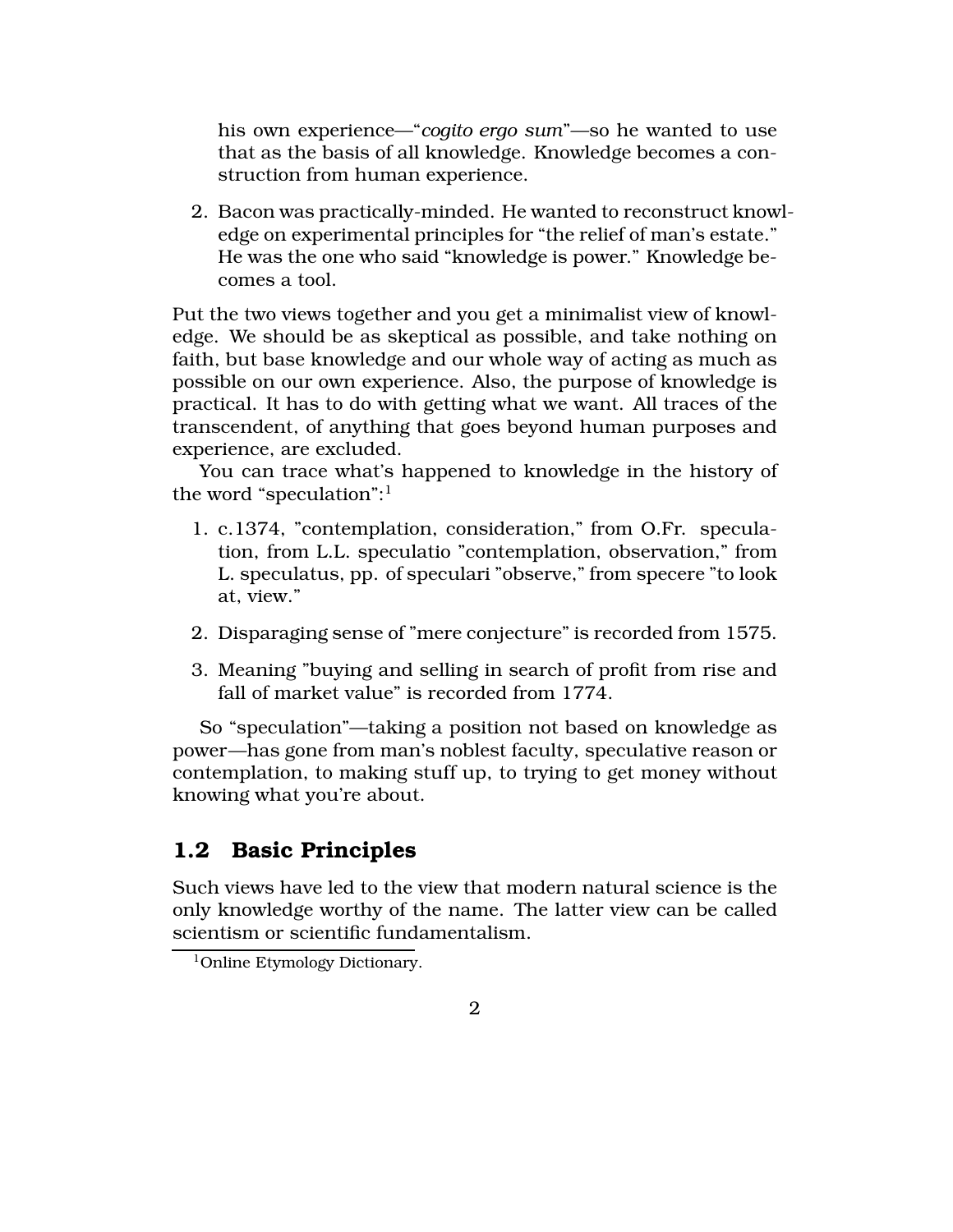Scientism limits knowledge to a very few things:

- 1. Disinterested observations that can be repeated and verified by any properly trained observer.
- 2. Formal logic, including mathematics, and especially measurement. Such things enable us to organize our observations and make them impersonal and usable.
- 3. Induction. What happened in the past will happen in the future. Knowledge is therefore prediction: knowledge of how events depend on other events, especially those we can control. That's the meaning of the experimental method: knowledge is control.
- 4. Any additional beliefs are subject to Occam's Razor, otherwise known as the rule of parsimony. Occam's Razor says you make the minimum addition to what the other 3 points tell you that lets you deal with whatever is at hand. You should be especially reluctant to multiply entities. So if you think you can get by with matter, you should be very reluctant to add something of a different type, like spirit.

Occam's Razor is important. When someone tells you "that's just your opinion" or "you're just trying to force your values on other people" it's an appeal to Occam's Razor. The idea is that there's already a system of knowledge—modern natural science—that works and everyone can agree on, and you're appealing to something outside that system. You're trying to bring in something unnecessary and unfounded, and therefore irrational.

## 1.3 Strengths

The principles of scientific thought are designed to deal with objects in space and it seems they should be limited to that. Nonetheless, scientific thought has qualities that make people want to extend its use as widely as possible:

1. It has been extremely successful in dealing with many important issues.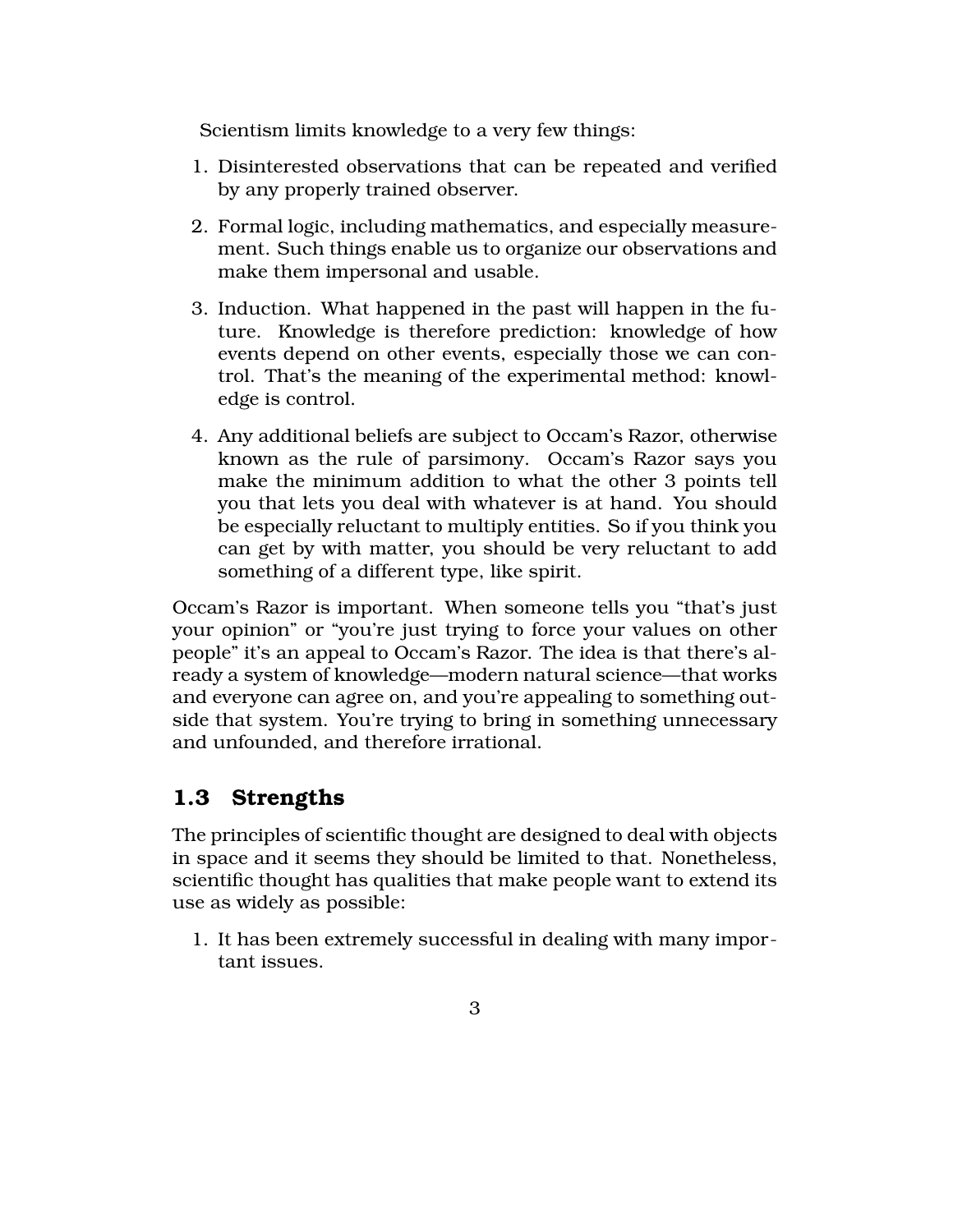- 2. It has great intellectual appeal. It can be very fruitful when applied with discipline, attentiveness and ingenuity, so it calls forth high-quality intellectual effort.
- 3. It's intolerant of other forms of thought. It rejects them as a matter of basic principle, since the point is to rely on as few principles as possible.

## 1.4 Knowledge and reality

On the scientistic view, we can know only things that can be observed and measured by any trained observer who follows the appropriate procedures, and things that are connected to observations by a theory that makes predictions and so can be tested, and is as simple, mathematical, and consistent with other accepted theories as possible. Since those are the only things we know, those are the only things we can treat as real.

Anything beyond that is not knowledge at all. It's opinion or feeling or taste or prejudice. It's subjective and has no objective reality. In particular:

- 1. Knowledge of the good and beautiful is not knowledge. It follows that those things are not real, at least not as we think of them. They are only preferences.
- 2. Contemplation is not knowledge. Knowledge is experimental and oriented toward control, while contemplation does not affect what it contemplates. It does alter the contemplator, though, so it can be a psychological technique. Religion therefore becomes psychological therapy.

## 1.5 A scientistic world

It's worth noting the general consequences of accepting scientism:

1. Scientific method makes what we can bring about and what we know to be true very closely related. Rationality therefore comes to mean dealing with the world technologically: knowledge has to do with controlling things to get what we want.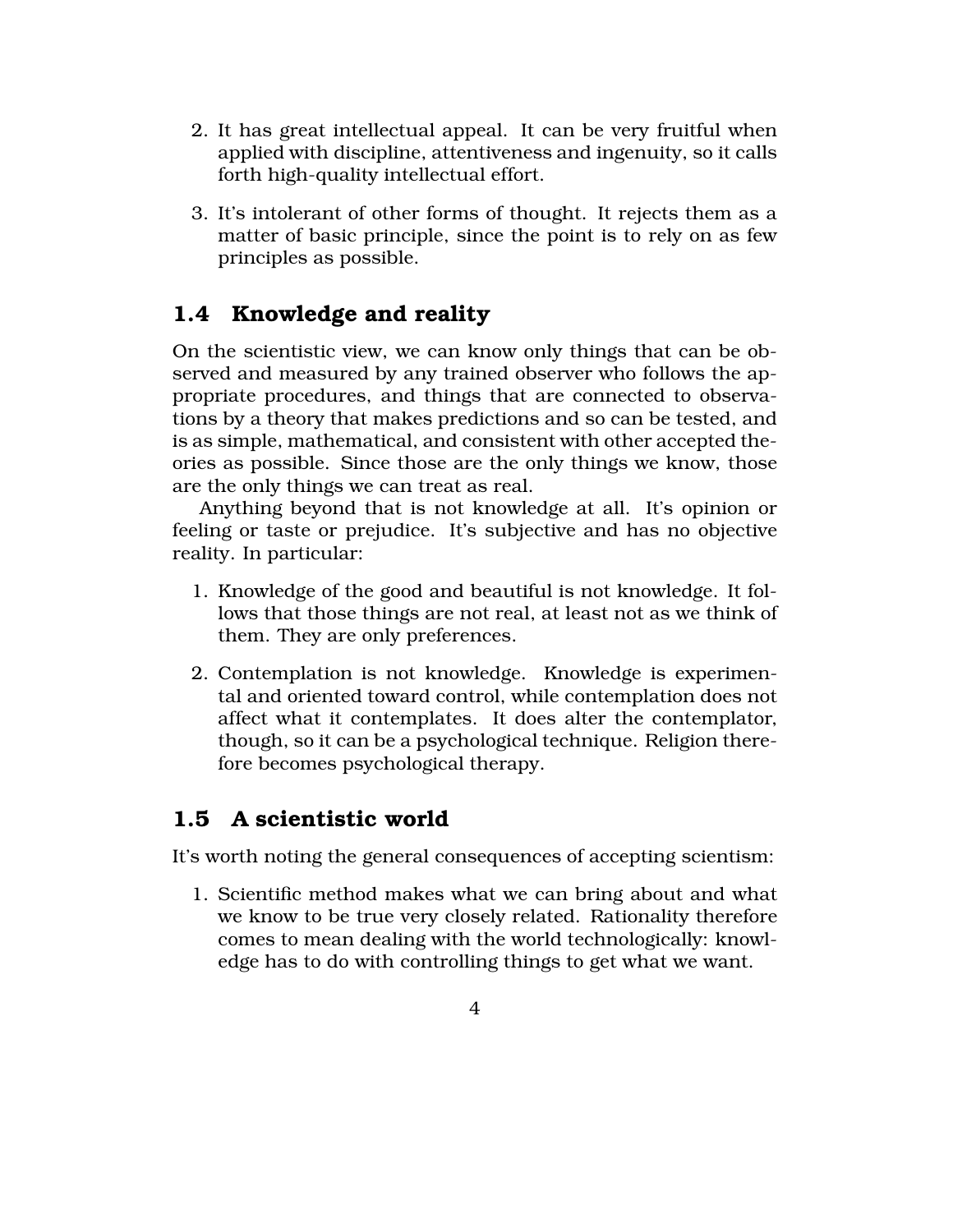- 2. Technology abolishes history and particular connections. A computer works the same in all settings—it doesn't care what you program it to do—and it can interact with equal facility with any other computer anywhere. A technological world therefore exists in a sort of eternal now without past, place, context, or future, in which everything becomes a neutral resource for the achievement of the projects of whoever is in control.
- 3. At the level of politics and morality, technology's only concern is our ability to get what we want, which it defines as freedom and the good. The "Public Good" becomes the Will of the Powerful.
- 4. On the level of fantasy, which technological society encourages because it's boring and treats human goals as utterly arbitrary, it brings us what now passes as literary and artistic culture: willfulness, ideology, joyless hedonism, mindless rebellion.
- 5. At the level of physical design, a technocratic world is marked by placelessness, sprawl, and mono-functionally zoned urban areas emblematic of values-free material production.<sup>2</sup> Similar kinds of organization prevail in other aspects of life.

## 1.6 A note on postmodernism

I've said that scientism reigns supreme. You hear sometimes that's old hat, that the Cartesian outlook has been superseded, that we're in an open-ended postmodern age, and so on.

Don't believe it. Social constructivism, cultural relativism and multiculturalism don't answer questions. When decisions have to be made, you have to have some way of making them. The effect of such views is to put an even greater premium on claims to disinterested objective expertise, because that's the only thing that can negotiate the differing and equally valid views of various cultures.

<sup>&</sup>lt;sup>2</sup>A phrase due to Dino Marcantonio.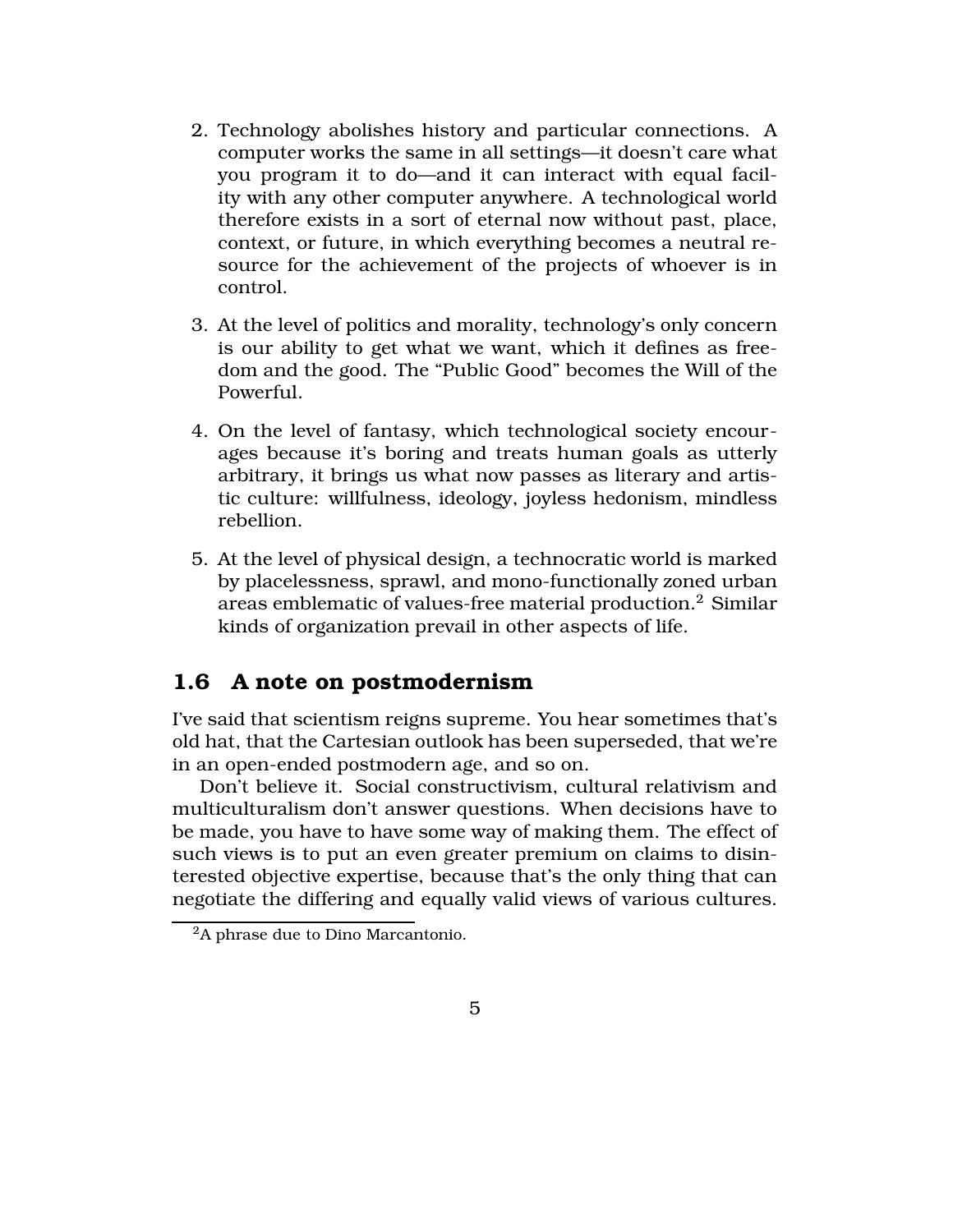In fact, pomo views make it harder to contest claims of scientific expertise since they debunk nonexpert knowledge so totally.

As an operational matter, the slogans you hear—diversity, tolerance, multiculturalism—all mean the same thing:

What you think is on a level with what a witch doctor or flat earther thinks. It has no special connection to reality, so you'll just screw up if you try to decide anything on your own. So shut up, be a good boy, and do what the experts tell you to do.

# 2 Liberalism

Since scientism applies to everything, it applies to morality and politics.

Human beings are, among other things, objects in space. It follows that you can apply the methods of the modern natural sciences to them. Since you can do that, Occam's Razor says you should do that—exclusively. You should try to rely, not just in physiology and physical anthropology but even in politics, morality and social relations generally, on something as close to scientific reasoning as possible. It's irrational to do otherwise.

When you take the scientific and technological outlook and apply it to social issues, you get the present-day understanding of politics and morality: liberalism (using the term in the American sense). Other forms of modernity, like communism, have turned out not to work and have mostly been abandoned.

## 2.1 Logic and power

It's important to understand that liberalism has a definite logic behind it, which is the same as the current understanding of what's rational. That's why it's so enormously powerful. It's thought to be equivalent to reason itself.

In traditionalist circles discussions of liberalism are often dismissive. Liberals are crazy, they're stupid, there's something wrong with them or whatever. Dismissive theories have some truth in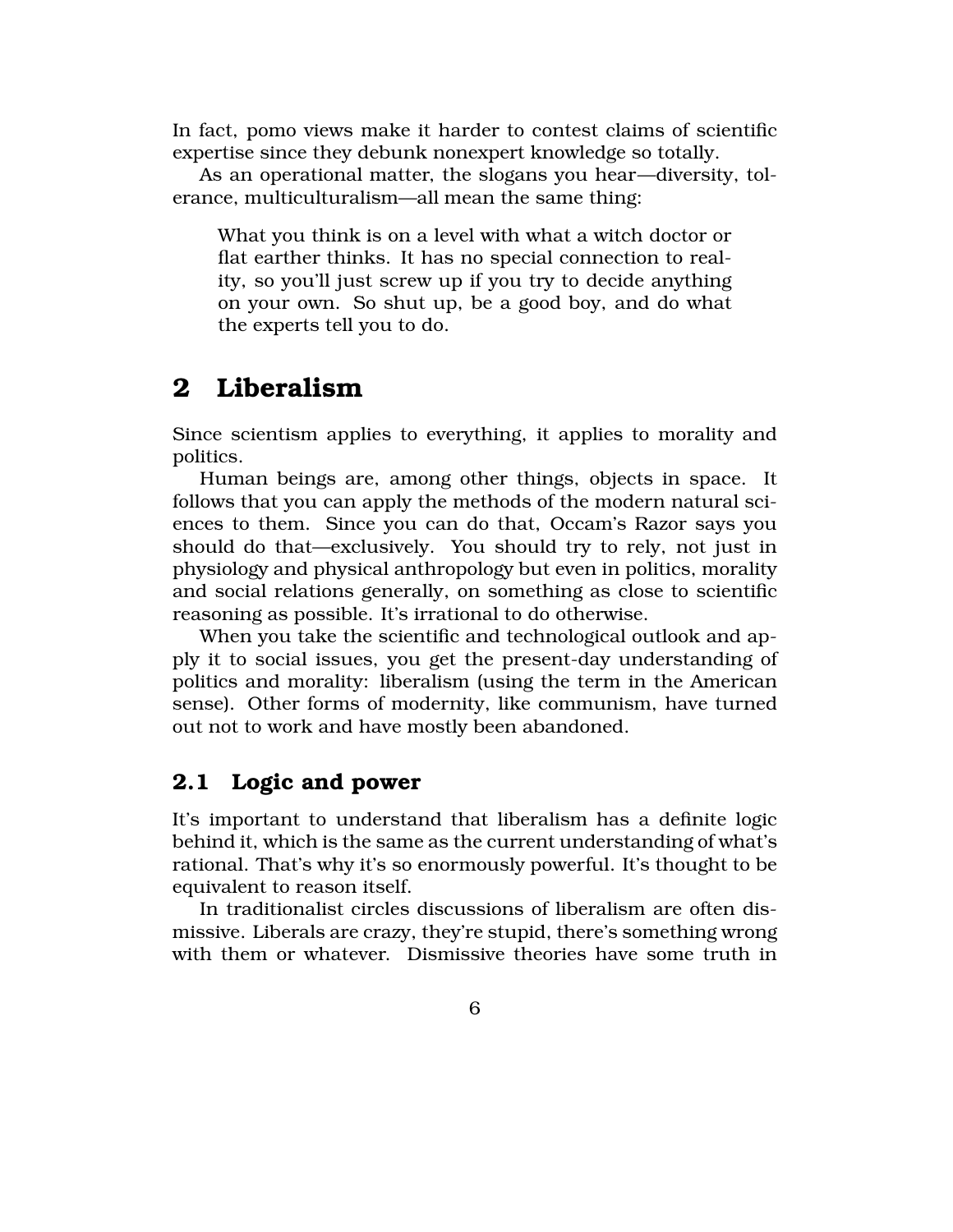them, but they obviously aren't the whole truth. If liberalism is so stupid, how come it always wins? If it's so crazy, how come everyone knows what it requires? And how did it get to be so pervasive?

Even people who officially don't believe in the basic principles of liberalism—would-be adherents of traditional religions or whoever most often accept them in practice. We find them in ourselves. It's very hard to avoid falling into the basic assumptions on which the people around us carry on discussions. The most basic of those assumptions is their understanding of reason, and liberalism is required by reason as now understood.

## 2.2 Principles

If scientistic reasoning is applied to human relations, it gives us:

- 1. A highest good: freedom, understood as satisfaction of desire. Preference and aversion are universal and observable. So why not stick with them as guides, and concentrate on setting up a system that gets us what we want and gets rid of what we don't want? Why bring in other standards based on things that are harder to demonstrate, like God or the good, beautiful, and true? That would be unscientific and therefore irrational.
- 2. A highest moral demand: equality. Since what is good is simply what is desired, and all desires are equally desires, it follows that all goods are equally goods. To say one man's desires are less valuable than another's is simply to value him less. That's arbitrary, discriminatory, and oppressive. It's the sort of thing that leads to Auschwitz. It follows that all men and desires must be treated equally.

In effect, scientism says that there aren't any transcendent goods, there's just desire, and there aren't any essences of things that we have to accept and respect, the world is what we make of it. So the point of politics, social life, and morality must be to treat the world as a pure resource and turn the social order into a kind of machine for giving people whatever they happen to want, as long as what they want fits the smooth functioning of the system.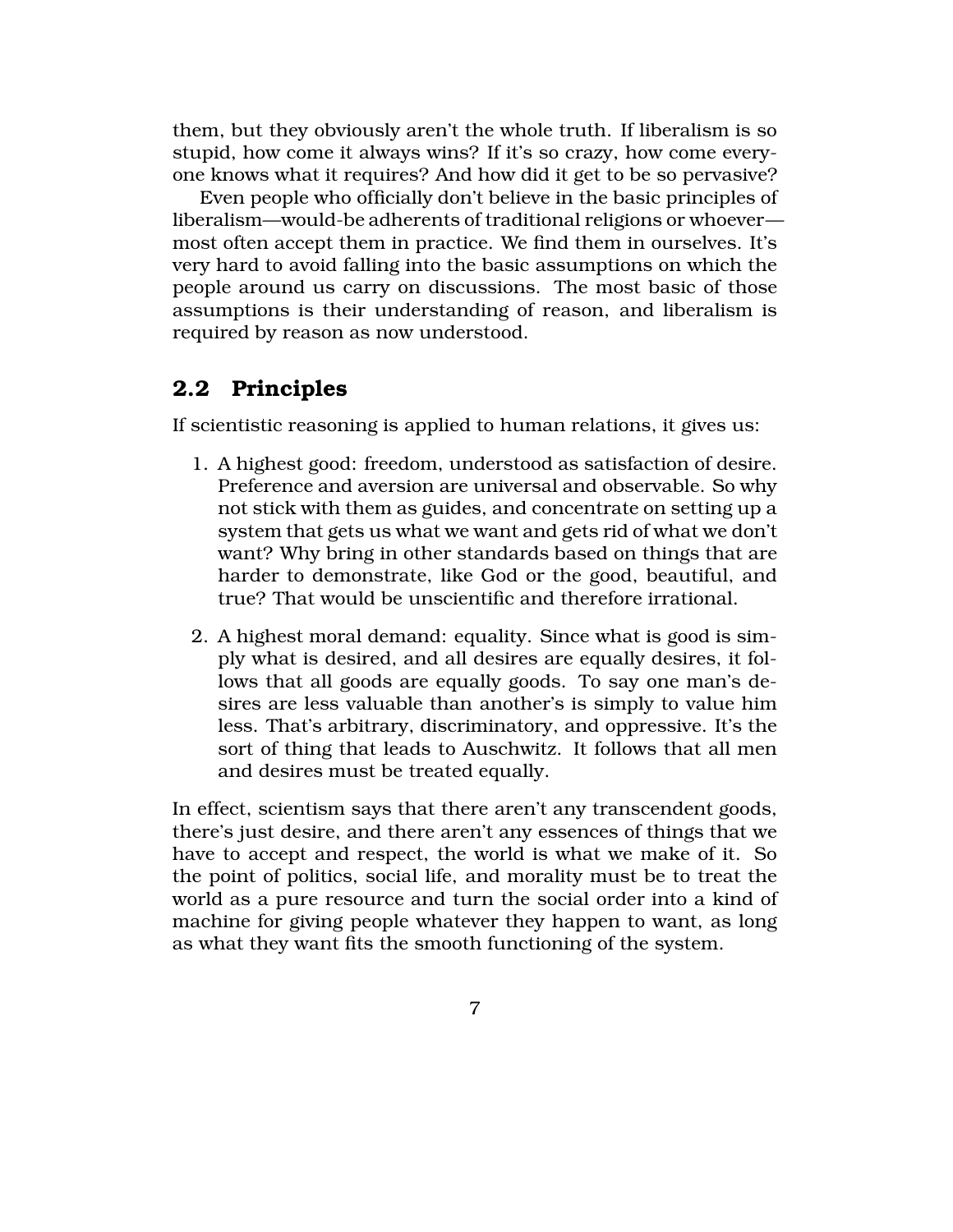That ideal is the same as the present-day liberal ideal. It follows that liberalism can be demonstrated to be correct given the present understanding of reason. That feature gives liberalism an insuperable advantage in political and moral discussion. If you reject it you're being irrational.

### 2.3 Specific features

The specific features of the liberal system follow from its basic nature. These include:

- 1. Universality. Reason is universal. Whatever it demands applies always and everywhere. Since liberalism follows from reason, the same is true of liberalism.
- 2. Absolute validity. A system based simply on reason is the only possible legitimate system. Dissidents are not properly part of political discussion and can be ignored or suppressed.
- 3. Insistence on practical abolition of all standards and institutions at odds with the unity, clarity, universality, and efficiency of the system. That's what "inclusiveness," "tolerance," "culture war" and "life" issues are all about.
	- (a) For a rational technological system to exist, everything has to be transparent and manageable from the point of view of those on top. All institutions have to have a clear rational orientation toward maximizing preference satisfaction or equality. The only institutions that make the cut are markets (especially global markets) and bureaucracies (especially transnational bureaucracies) that are run on liberal principles.
	- (b) Traditional and local institutions—family, religion, nation, and non-liberal conceptions of personal integrity and dignity are
		- i. Opaque and resistant to outside control. They're recalcitrant.
		- ii. Not oriented toward maximum equal satisfaction of individual preference. They're oppressive.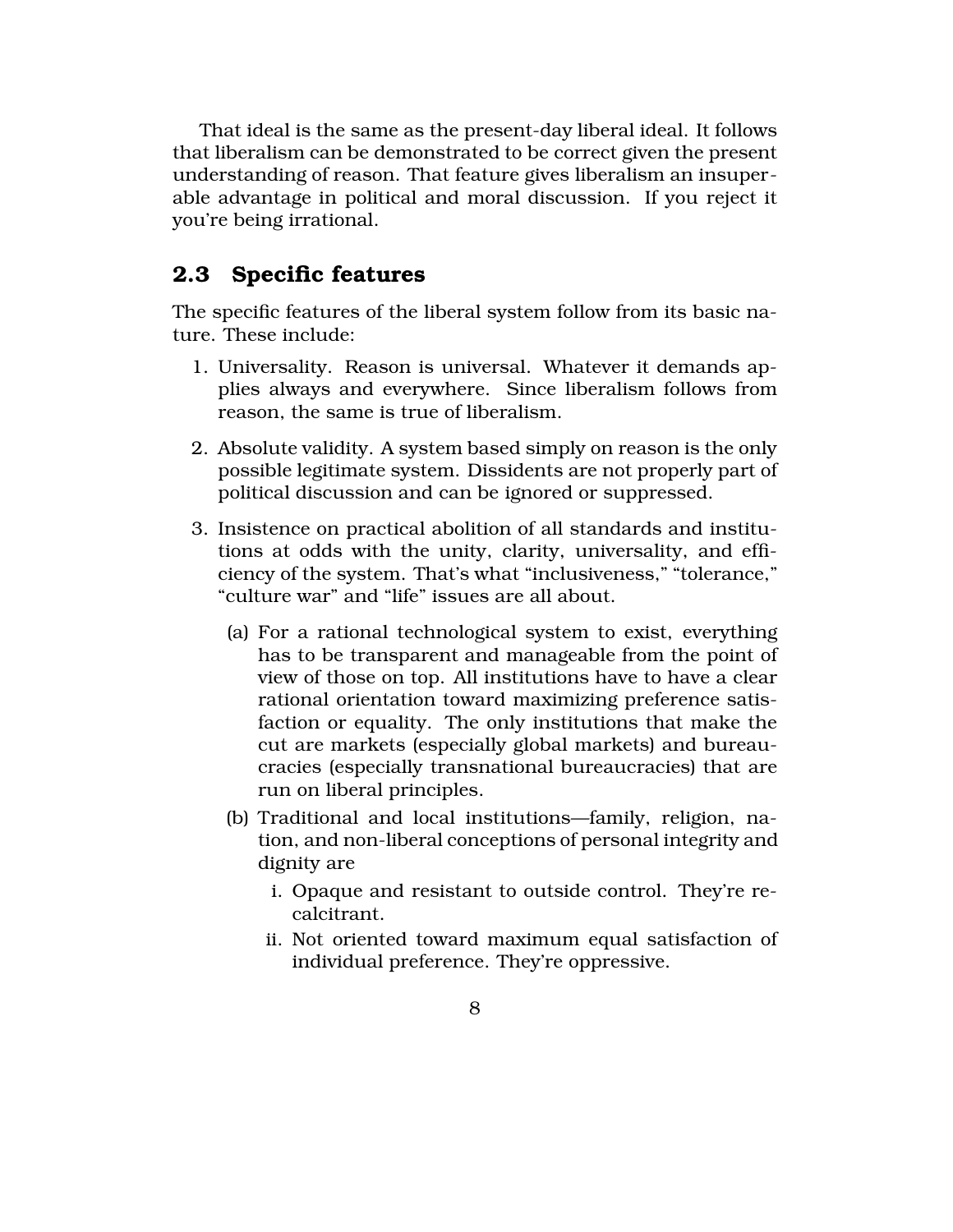- iii. Not based on expert scientific knowledge. They're ignorant and prejudiced.
- iv. Based on distinctions and authorities that aren't required by liberal market and bureaucratic institutions. The family, for example, is based on distinctions of sex, age, and blood. It follows that such institutions are hateful and bigoted.

So nonliberal institutions have no right to exist. Their very existence makes a just, rational, and efficient social order impossible. If you can't get rid of them altogether then at least you can turn them into optional private tastes and consumer goods that are not allowed to affect social relations. You can—and should— privatize sex, family, religion, and personal morality.

## 2.4 Absolute dominance

All these conclusions are thought to be a direct and obvious consequence of reason as such. What part of maximum equal satisfaction of legitimate preferences are you going to reject? If you oppose them

- 1. You're ignorant, confused, and irrational, since what you're for is against reason and not based on knowledge.
- 2. You're trying to get what you want at the expense of what other people want. You're greedy.
- 3. Since you want to stick other people with what you want them to have instead of what they want, you're willful and oppressive. You're a bigot and a hater.

Liberals say they believe in reason. On their understanding of reason, which is the official public understanding, they're right beyond all possibility of discussion. Their opponents are not just wrong but so obviously wrong that there's something wrong not only with their arguments but with the opponents themselves.

Those are the views that are taught in the schools, presented by reputable public figures, and guide respectable statecraft. That's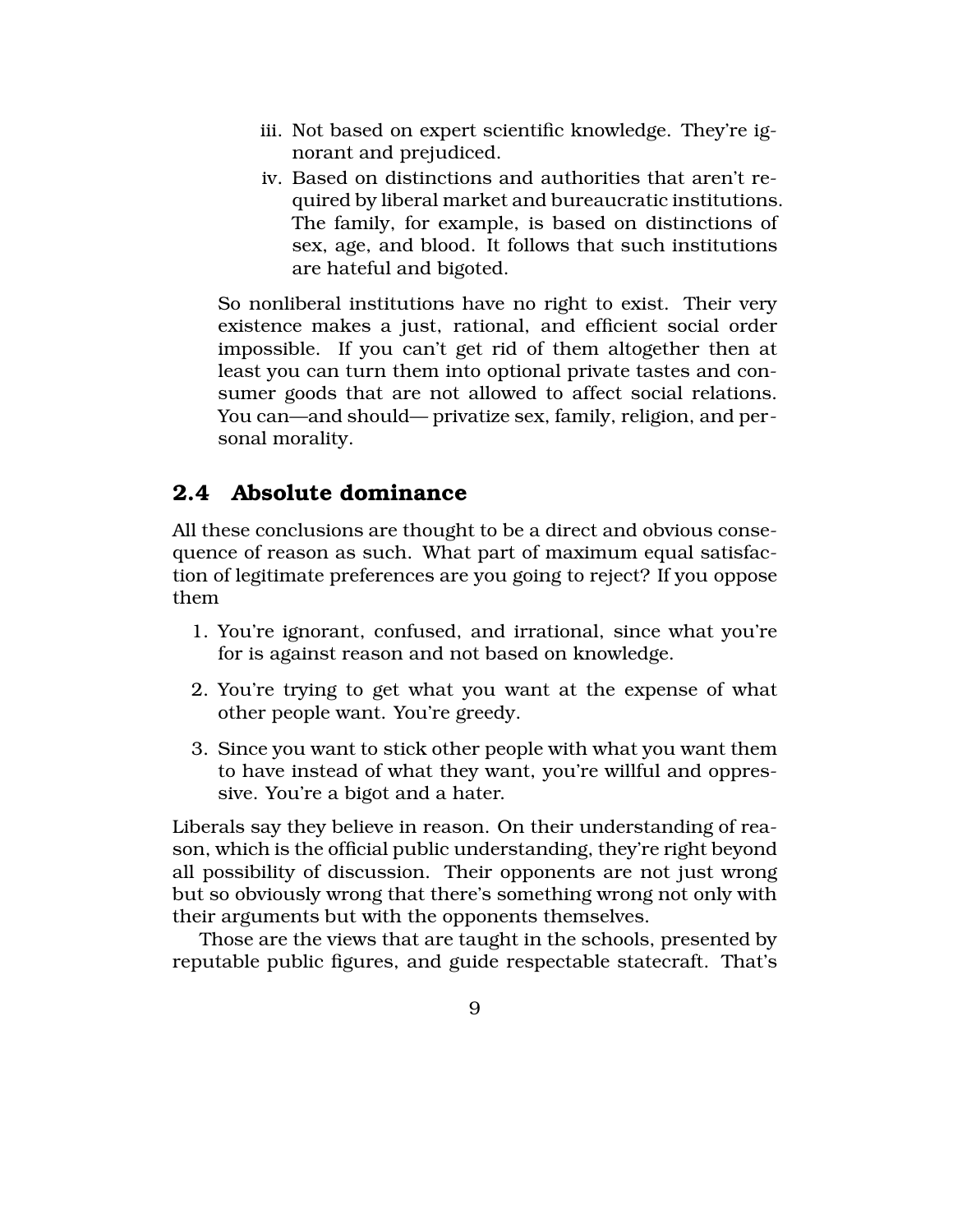why here in the EU you can be fined heavily or put in jail for saying there are problems with homosexuality or Islam.

That's also why Catholic traditionalists are so suspicious of "dialogue." It's not that it's bad to discuss things with people, Jesus and Paul and Thomas Aquinas did it all the time. It's that the rules of discussion—the accepted understandings of what's reasonable are stacked against us. They make it conceptually impossible for our points to be understood in public discussion: public discussion must be based on principles acceptable to all parties, but the only principles liberals will accept are stripped-down principles that automatically give back scientism and liberalism when treated as the sole basis of knowledge and morality.

# 3 Objections in principle

We'll never get anywhere if we're unable to discuss things with people—if we're unable to "dialogue." So what do we do?

If the accepted understanding of reason is taken for granted, we lose. So we have to understand and insistently point out the problems with that understanding.

## 3.1 Scientism

Modern natural science is obviously incomplete as a system. It can't possibly be the whole of knowledge.

### 3.1.1 Science is dependent

To work at all it needs things that are not science. It requires common sense and judgment. You can't tell whether a scientific theory is true or even worth bothering with by running a chemical test on it.

Science requires

1. The assumption that we can distinguish science and scientists from their bogus versions, and that we can understand the point of what scientists are saying, when they should be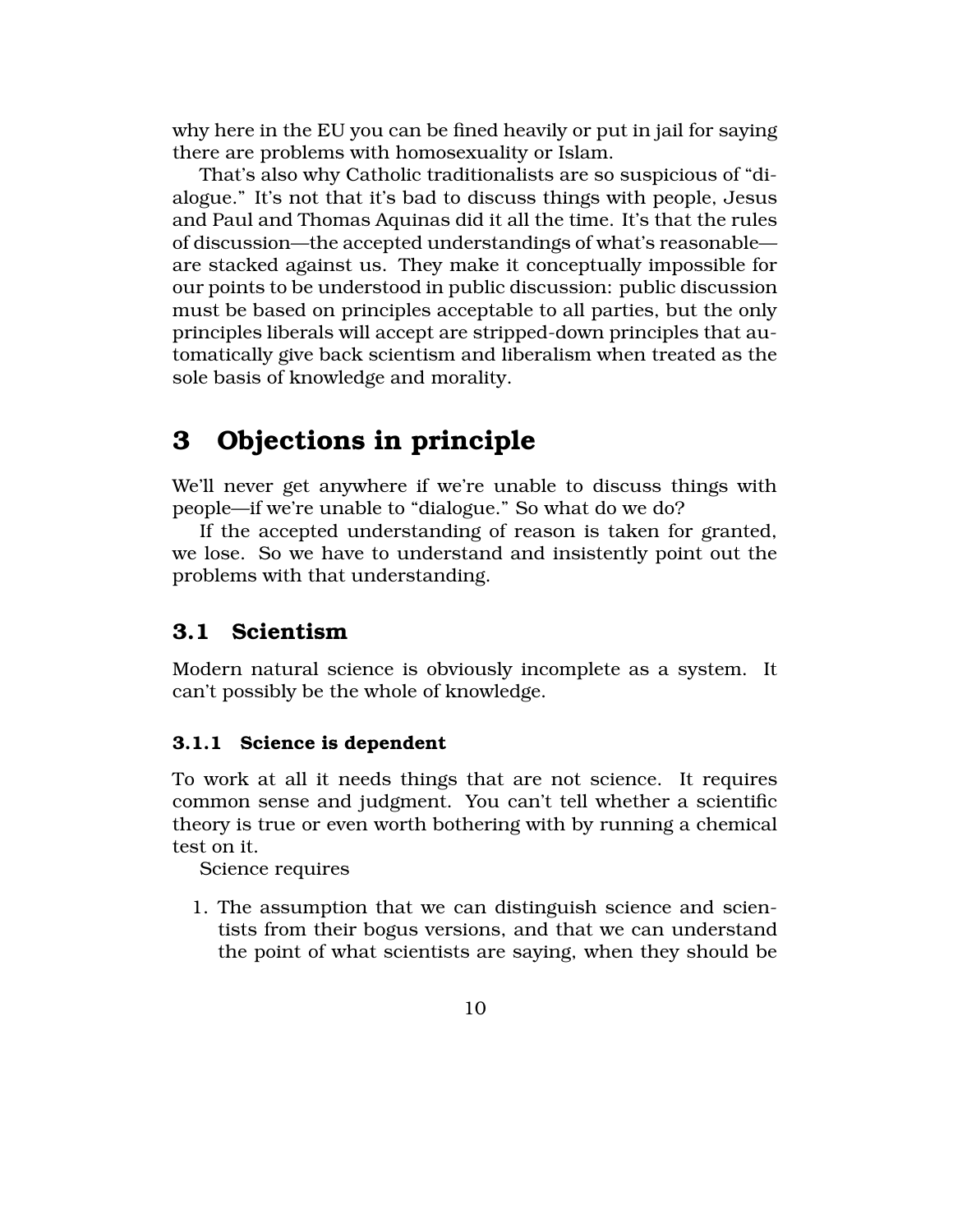taken seriously, and how their results should be interpreted and applied.

So science requires social and personal awareness—the ability to recognize and classify social networks and degrees of authority and personal reliability, and to understand the setting in which someone is speaking and his purpose in speaking.

- 2. The assumption that the scientific community will be ready and able to sort through all the possibilities and pick out the most likely ones—that is, the best supported theories at least on the whole, in the long run, and to an extent that makes scientific consensus reliable as a general rule. Science requires faith in a particular human community: the scientific community.
- 3. The assumption of a world in which science makes sense. As the Pope said at Regensburg:

Modern scientific reason quite simply has to accept the rational structure of matter and the correspondence between our spirit and the prevailing rational structures of nature as a given, on which its methodology has to be based. Yet the question why this has to be so is a real question.

These assumptions seem mostly reasonable. The point though is not that they are false or unreasonable but that they are necessary to science but not part of science and not scientifically demonstrable. The claim science is the whole of our knowledge must therefore be false. Our general understanding of the world, and our knowledge of other people and our faith in them—our common sense and acceptance of our social nature—come first.

### 3.1.2 Science is limited in scope

Modern natural science achieves its power by limiting what it can deal with. It can't deal with the whole of life. In particular, science doesn't deal well with: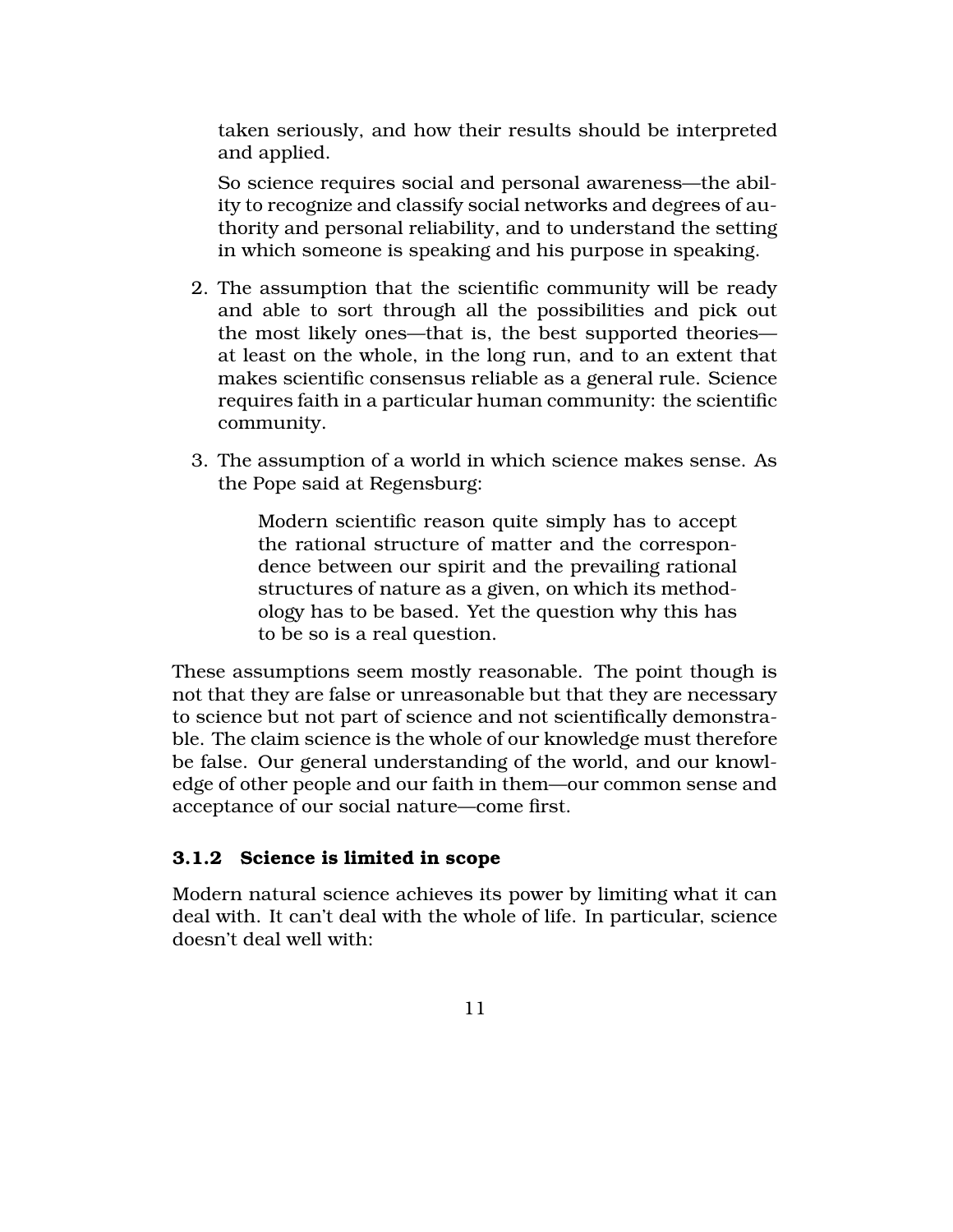- 1. Things that can't be measured, like the good and beautiful.
- 2. Things that aren't observed by trained observers. Rogue waves provide an example. For years, oceanographers denied their existence in spite of overwhelming evidence to the contrary.
- 3. Things that can't be observed repeatedly, for example specific events in the past. They're not repeatable, and they usually weren't observed by anyone with scientific training, so the scientific outlook has trouble with them. Also, if something's really out of the ordinary, science tosses it aside as an anomalous data point. That's why history that claims to be scientific says miracles never happen. It's not that it proves they never happen, it's that if one happened scientific history couldn't know about it.
- 4. Things no one knows what to do with, like the match between the coast of Africa and the coast of South America before the continental drift hypothesis. If you don't know what to do with something, or the answer seems too weird, investigation goes on in other channels.
- 5. Things, like my own subjective experience, that can't be observed at all by randomly chosen observers. Modern natural science has a big problem with consciousness, so theoreticians of science often ignore it or deny its existence or redefine it as something else. That takes denying the obvious to a whole new level. The movement that started with "cogito ergo sum" ends by denying consciousness.

The basic point, once again, is that science can only be a part of our knowledge. It is a specialized application of common sense and reason, but not the whole of those things.

## 3.2 Problems with liberalism

The problems of scientism, which are the problems of trying to do too much with too little, reappear as problems of liberalism. The basic problem with liberalism is that you won't understand human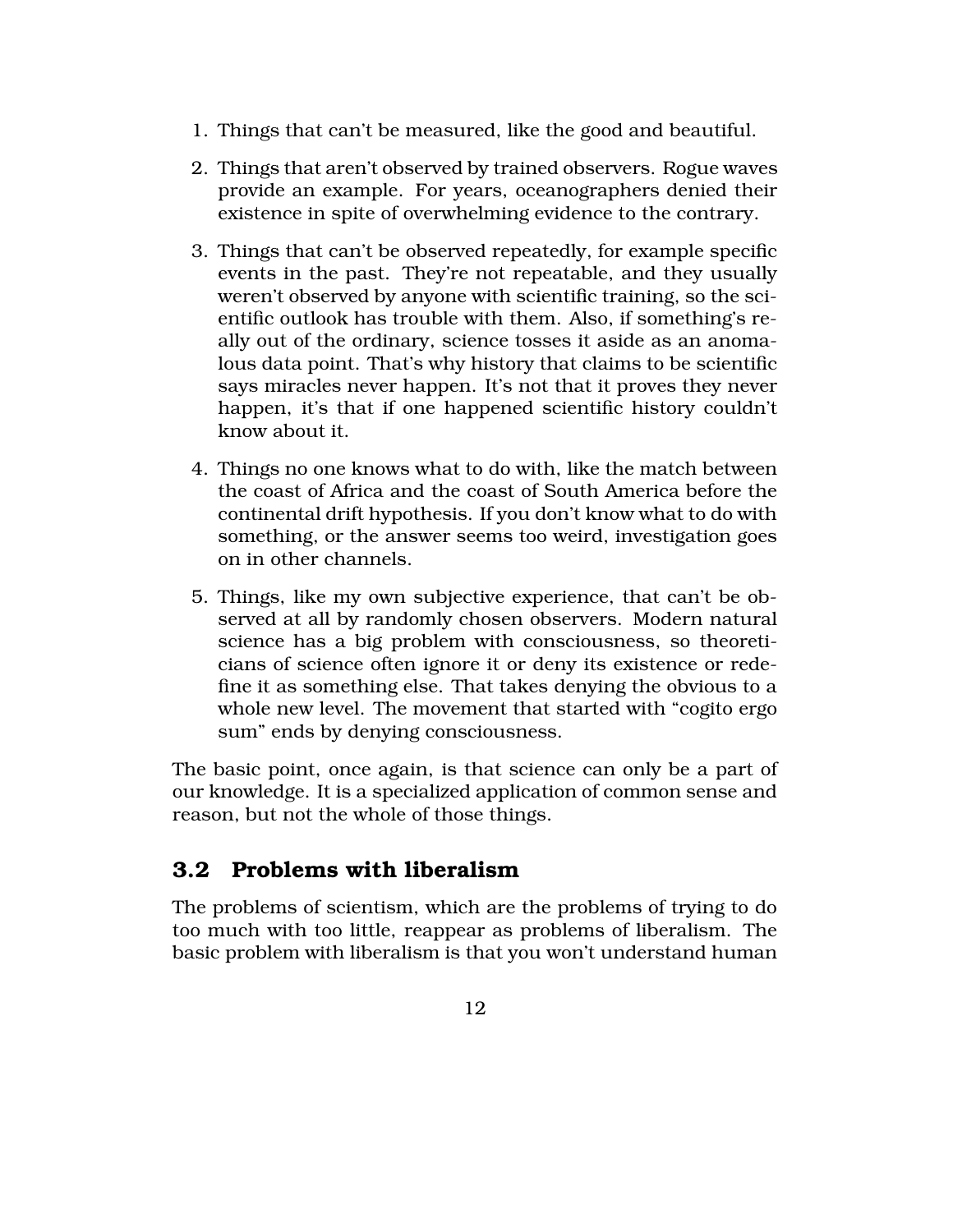life or deal with it sensibly if you try to rationalize it too much and leave out qualities and distinctions that can't be measured.

### 3.2.1 Can't deal with issues

For starters, you won't be able to deal with questions of what's good and bad. Good and bad are qualitative issues, so scientistic reasoning can't deal with them.

Liberal thinkers claim their approach lets a hundred flowers bloom because it stands outside arguments as to the nature of the good. Each can follow his bliss. The claim is obviously false. The "good" is simply whatever it is that makes a goal worth pursuing. No comprehensive way of organizing things—no government or social order—can stand outside arguments about what goals are worth pursuing. There are too many things that demand a decision that forecloses other decisions. If a government claims to be based simply on freedom and equality, and not on any definite conception of the good, then either the laws don't make sense or something is being hidden.

### 3.2.2 Self-referentiality

The attempt to leave the question of the good unsettled causes lots of problems. Equal freedom doesn't have the substantive content to answer questions. Free to do what? Equal in what respect? Liberalism can't say, so it remains stuck at its starting point and becomes self-referential. Instead of freedom we get the cause of freedom as the supreme good. Freedom becomes freedom to be liberal. Political correctness is the "left wing" version of how that works in practice, while the Iraq war and global democracy are the "right-wing" version. Both are examples of the aggressive intolerance of liberalism.

### 3.2.3 Forced simplicity

Liberalism wants to say that freedom is freedom to do what you want. In order to say that it has to abolish conflicting desires.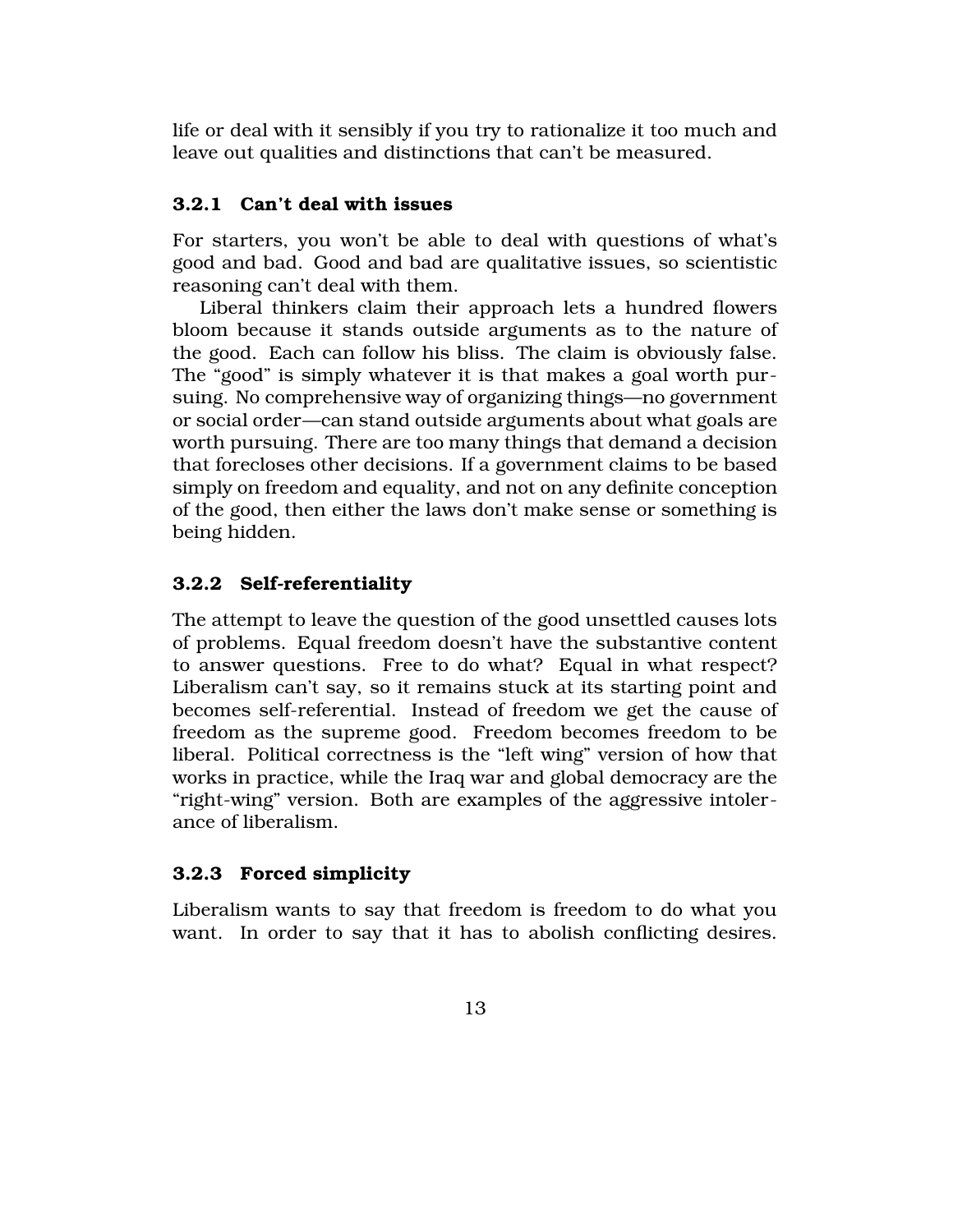Such a strategy makes anything anybody wants that affects other people a problem. As a result:

- 1. Human goals must be limited to those that either don't affect other people or can be fully integrated into a universal rational system of production, distribution and control. The model for all freedom becomes Burger King's "have it your way"—the ability to choose completely arbitrarily among preset goods the system finds equally easy to provide: careers, consumer goods, and private indulgences. All other goals are ruled out of order, because they can't be managed and might cause disputes or disruption.
- 2. To that end, all human conduct, attitudes and relationships have to be supervised and controlled. Otherwise the wrong sort of goals will creep in. As we've noted, all social arrangements that can't be supervised, controlled, and made irrelevant to everyone but the isolated individual have got to go. Otherwise you will have centers of social power, like traditional religion, the family, and actual community, that will not be liberal and so violate freedom and equality.

Modern insistence on absolute rigor in reasoning led to equal freedom as the ultimate goal of social life. Dropping the question of the good seemed a way to avoid insoluble problems.

Equal freedom is not up to the job. It has to strip everything down to its own level of simplicity, and the effort to do so leads to a demanding, intolerant, oppressive, mindless, and inhuman fanaticism. People believe in it as the highest principle, and view anything else as irrational, oppressive and violent. If you're "extremist" or "divisive"—liberals say that instead of "heretical" and "schismatic" but it means the same thing—you have to be destroyed before you plunge us all into hell.

Liberalism supposedly started out to put an end to religious oppression and violence but instead sets up a new and perverse religion that destroys what people actually care about.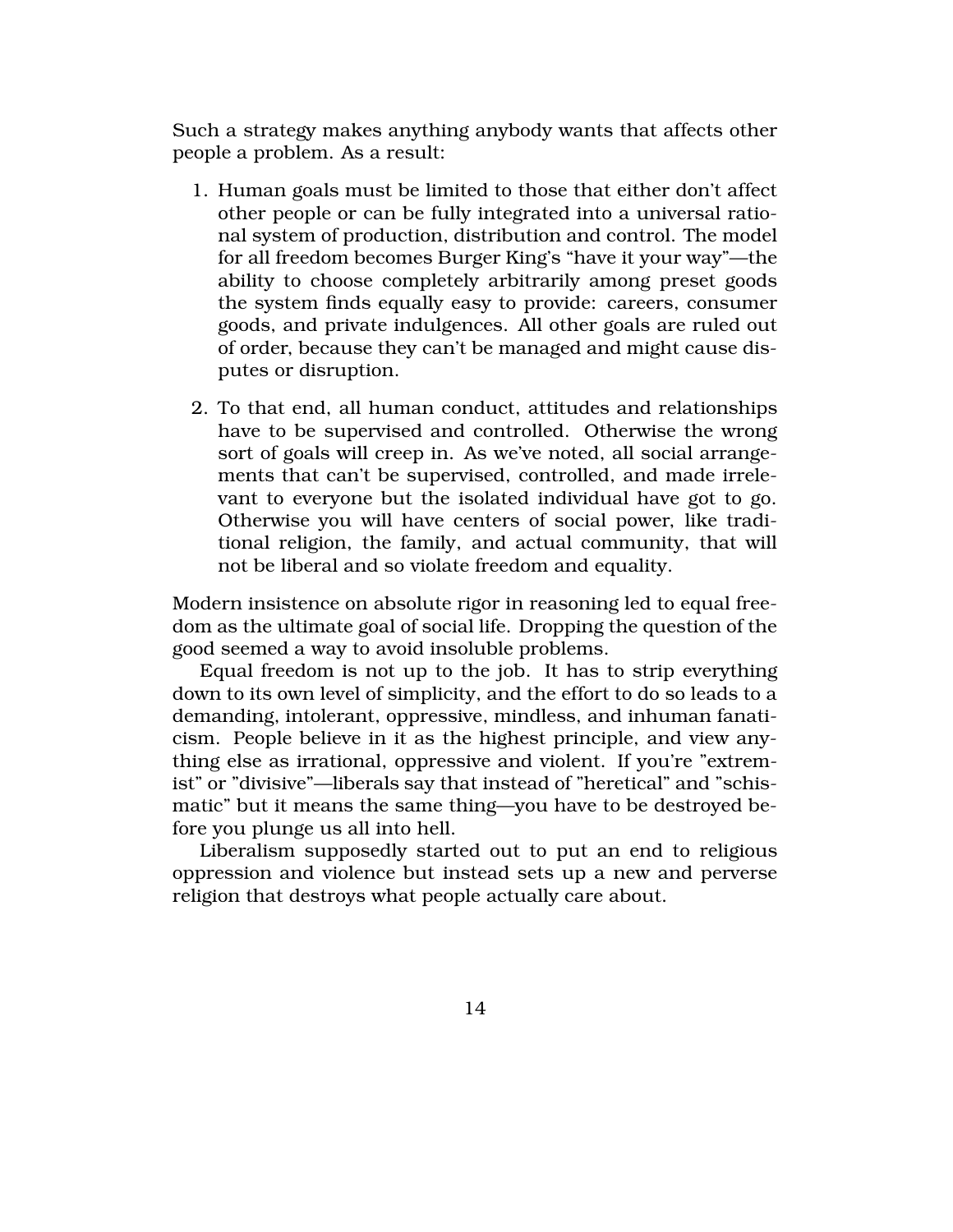# 4 Constructing a response

What do we do about all this?

## 4.1 Critique of technological reason

Obviously, we need a different and broader conception of reason. That's not just my idea. At Regensburg, the Pope said,

The intention ... is not one of retrenchment or negative criticism [of the achievements of modern thought], but of broadening our concept of reason and its application.... We [must] overcome the self-imposed limitation of reason to the empirically verifiable, and ... once more disclose its vast horizons.

So we have to put modern secularist reason—reason that accepts the self-imposed limitation the Pope mentions—in question. We have to point to a source of knowledge other than modern natural science. Otherwise nothing we say will make sense to anyone.

## 4.2 Tradition and knowledge

How do we do that?

### 4.2.1 Tradition

One way is to point out the necessity of tradition for knowledge. That is a consequence of the ineradicable personal, social, and informal aspects of knowledge of the world. Good sense and judgement are necessary for knowledge. They're necessary for science itself. Descartes thought he could take good sense for granted:

Good sense is, of all things among men, the most equally distributed: for every one thinks himself so abundantly provided with it, that those even who are the most difficult to satisfy in everything else, do not usually desire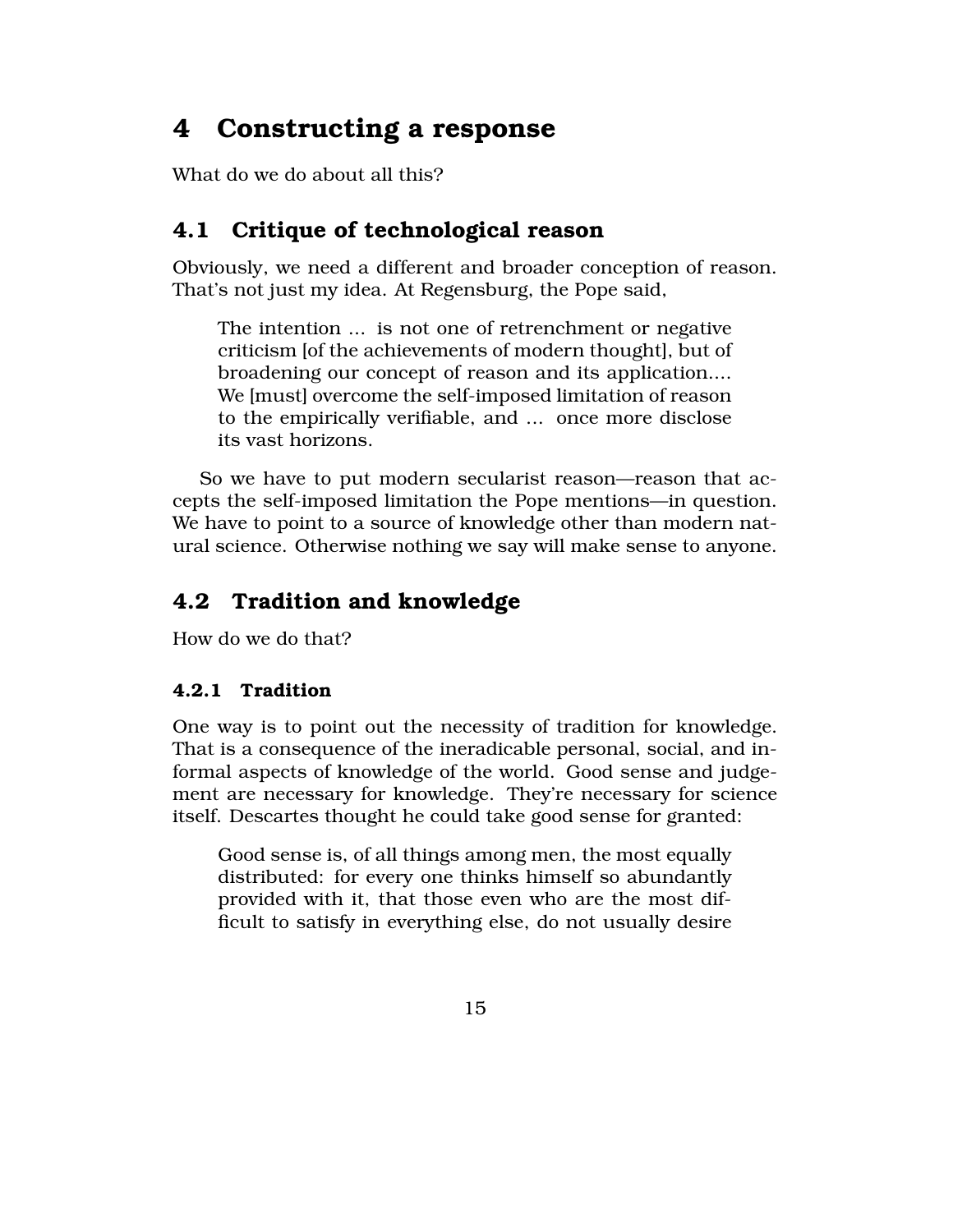a larger measure of this quality than they already possess.<sup>3</sup>

It's a very amusing quotation. Descartes meant it literally though. He had to mean it literally, because otherwise his system of universal clear knowledge based on individual subjective experience couldn't work. Judgement and good sense can't be pinned down and defined, so unless Descartes can assume them away as an issue, by claiming everyone has as much as he needs, knowledge can't be made clear, rigorous, and unified in the way he wants.

In fact, of course, they are subtle, complex and hard to judge, and our need for them is all-pervasive. Some of us have more of them than others, and none of us has enough.

So where do we get them? The most important source is general experience—dealing with whatever life throws up and seeing what works, what doesn't, and what comes into focus. We can't know all our principles, and our reasoning can't always be made explicit. It follows that we need Pascal's "intuitive mind," which is the same as Newman's "illative sense," as well the "geometrical mind" Descartes recognized.

Since the world is subtle and complicated, and since none of us knows everything, we also need social experience, or tradition. Reason—our ability to come to solid and reliable conclusions thus depends on tradition. Without tradition judgement and good sense disappear, and we cannot say what things are or what they mean. Science and liberalism themselves cannot function without it. There is a scientific and a liberal tradition.

So we have a source of knowledge that enables us to evaluate beliefs and actions to decide whether they're worth accepting and doing. That source is tradition. Everybody relies on it, so everybody must admit its authority.

#### 4.2.2 Revelation

Which tradition, though? Presumably, one that can make sense of itself as a tradition. That rules out scientism and liberalism right

<sup>3</sup>Discourse on Method.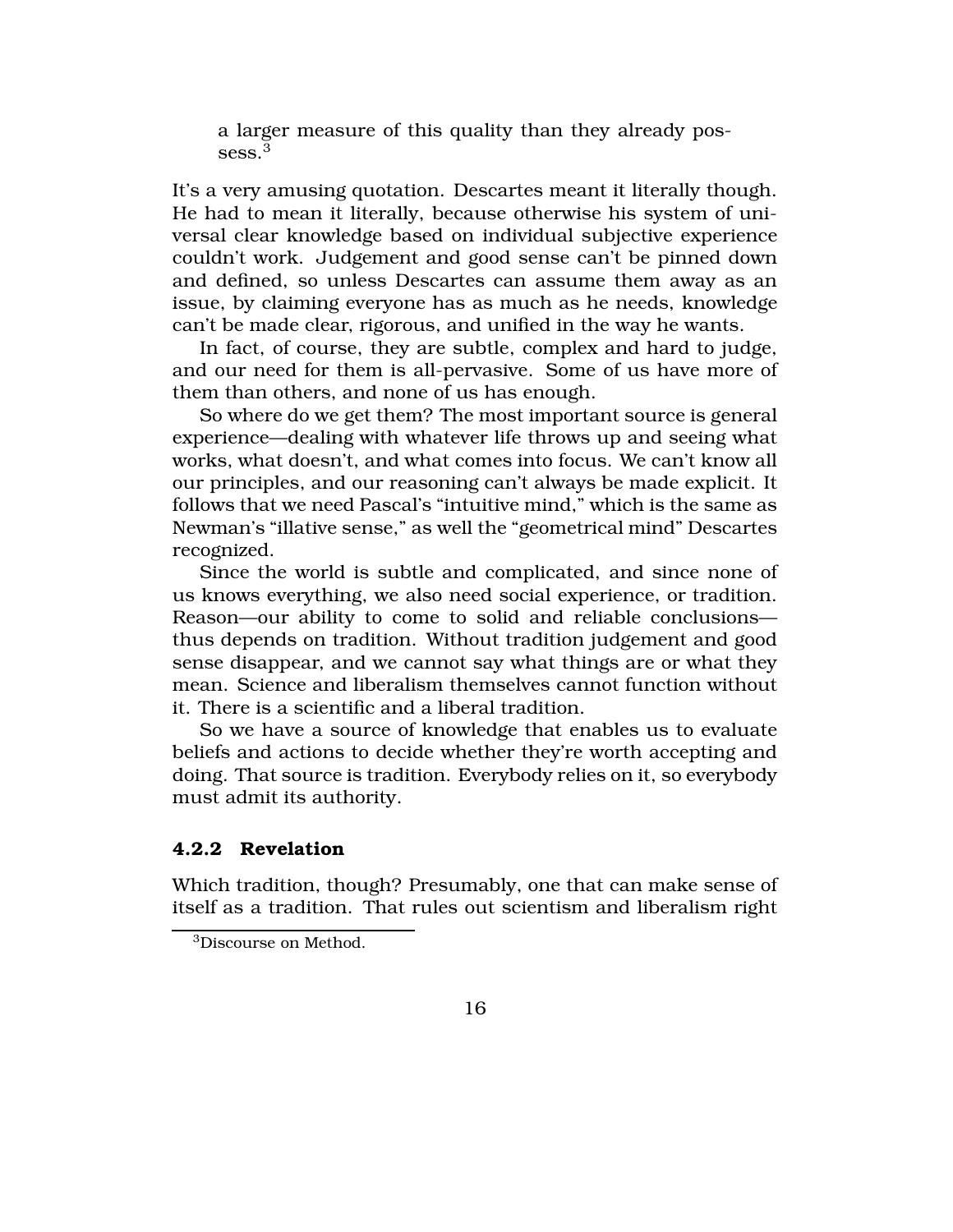away, since their claim of comprehensive perspicuous rationality rules out reliance on tradition.

The tradition we choose should also be a tradition that isn't doomed to fall apart. Tradition by itself has certain problems. It can be wrong, but I don't think that's the real problem, since it's reasonable to suppose that if experience misleads you then more experience is the best thing to set you straight. The more basic problem is that by itself tradition can't maintain its coherence and its ability to guide us reliably. The reason is that in and of itself tradition—the simple accumulation of experience and what various people have said and done—can't resolve all the issues it throws up. Look at where mainstream Protestantism, which relies solely on the accumulation of experience, discussion, and the decisions of particular men, has ended up. Look at where modern thought as a whole has ended up.

Discussion need not lead to consensus.<sup>4</sup> Tradition needs a principle of authority transcending tradition to resolve the issues it can't resolve on its own. Science has recourse to observation. That's fine for objects in space, but not everything is an object in space. On other issues tradition needs an authority that transcends human capacities generally.

Tradition must therefore rely on revelation. Without revelation tradition can't remain coherent, and coherent thought and reason, which depend on tradition, are impossible in the long run. Revelation, however, does not settle its own interpretation. It needs an interpretive method backed by authority that can be relied on to resolve basic issues. It needs, in fact, something that functions like a universal church with an organ of infallibility. In short, it needs a pope.

If no pope is available we can no longer rely on tradition, since we know in advance it won't be able to resolve the basic issues life will predictably throw up. We know it's going to fall apart—not develop in accordance with its own principles, but fall apart—so we can't rationally view it as the emerging form of truth. Since we can't believe in it, and since connected thought and belief depend

<sup>4</sup>Compare John Rawls's belief that free discussion doesn't lead to definite conclusions on basic issues.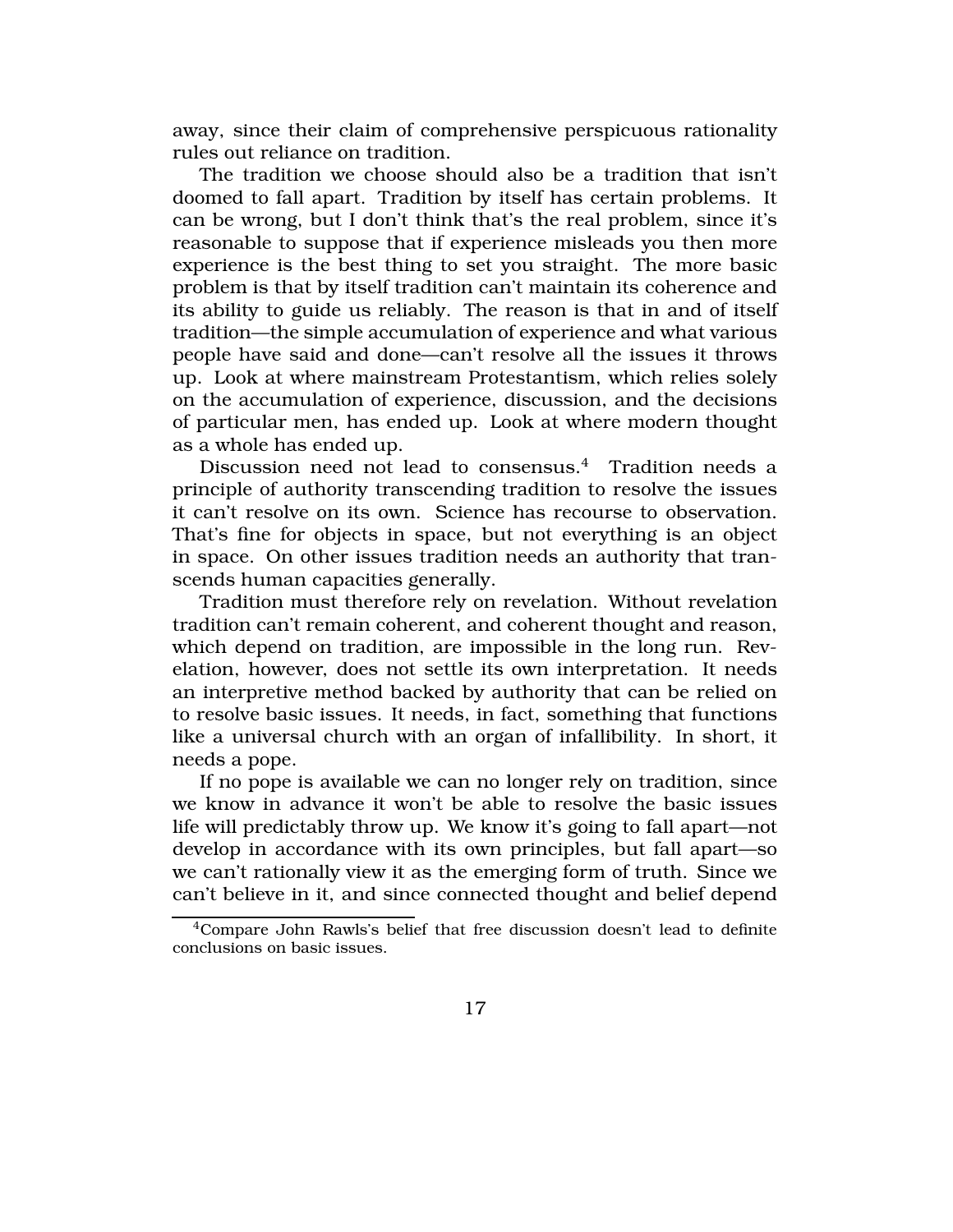on acceptance of tradition, we can't rationally believe in anything.

In summary: without a coherent tradition worthy of rational belief, reason falls apart. Without some definite way to resolve questions that can't otherwise be resolved, no such tradition can exist. We can't get by without something very much like the Church. *Extra ecclesiam nulla salus* is, among other things, a statement of the necessity of an authoritative Church based on revelation to a life of reason.

# 5 Making it real

The problems that have led us to our present situation are as basic as the definition of what's rational, what's real, and what's good. That's pretty basic. Our response has to be equally so.

## 5.1 Intellectual life

We have to outdo the rationalists on their own ground, and show that our reason is more reasonable than theirs. Catholics and traditionalists need a clear intellectual understanding of their position so they can make plain to those who will listen the rationality of that position and the fideism and obscurantism of the opposing views now established. They have to expose the clay feet of modernity and show how to do better.

That's not a hopeless task. Liberal modernity is strong, but it has fundamental weaknesses that mean it can't last. It can be beaten if fought at the level of those weaknesses. If we think of it as vulnerable we have a chance to be effective; if we don't we're more likely to complain among ourselves and leave it at that. In this talk we've discussed its irrationality, and the necessity of some points of Catholic doctrine, for example a magisterial Church. Many writers have further explicated the rationality of Catholicism. If we assimilate those points and apply them to our own situation that we will be "ready always to satisfy every one that asketh you a reason of that hope which is in you." (1 Peter 3:15)

As to our opponents, victory makes people stupid. That's especially true when the view that's won leaves out as much as scien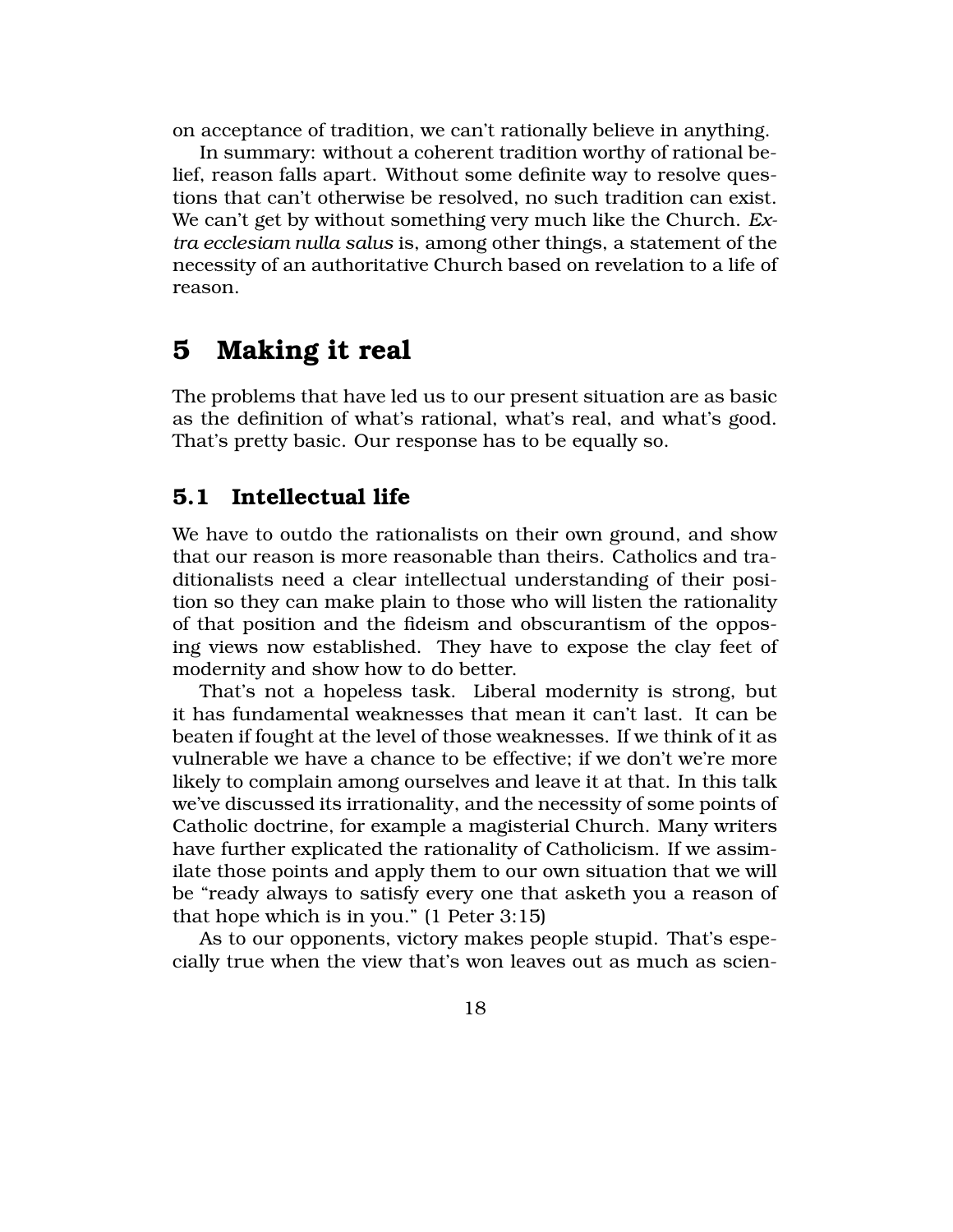tism does. Scientism deprives judgement and good sense of their basis and therefore eventually their authority. The problem is not merely theoretical. The limited resources on which scientism can draw mean that it must base decisions on default assumptions like equality. When judgement and good sense come into conflict with those assumptions they're abandoned. You can see the results in things like PC and "zero tolerance." No matter how stupid people think they are, they can't get rid of them. They're based on equality and can't be questioned. That should be a sign visible to everyone that something has gone wrong in the way people are thinking about things.

Such signs can be multiplied. They include the coarseness of modern culture, the ugliness and inhumanity of modern architecture, the irrationalism of a great deal of academic thought, the narrowness of many apologists for modern science, the abusiveness of discussion relating to religion and traditional morality, and the growing censorship, which here in Europe is backed by fines and jail sentences.

### 5.2 Begin at home

So how can we put things back on track? We should work from the inside out: convert ourselves, and then the world.

#### 5.2.1 Personal life

Philosophical arguments are necessary and good, but they won't save us, and they won't be effective with many people unless they become part of a concrete way of life that works. So in addition to all the intellectual battles we must build a better way of life.

That starts with each of us. The reconstruction of Catholic order includes things as simple as trying to live rightly and well, and going to confession and trying again when we fall short. We build a Catholic revival by living like Catholics every way possible.

In particular, we need prayer and fasting. Modern thought makes human knowledge self-contained, and human satisfactions the sole goal of action. Prayer and fasting are a denial that we are self-contained or that our satisfaction is the purpose of our lives.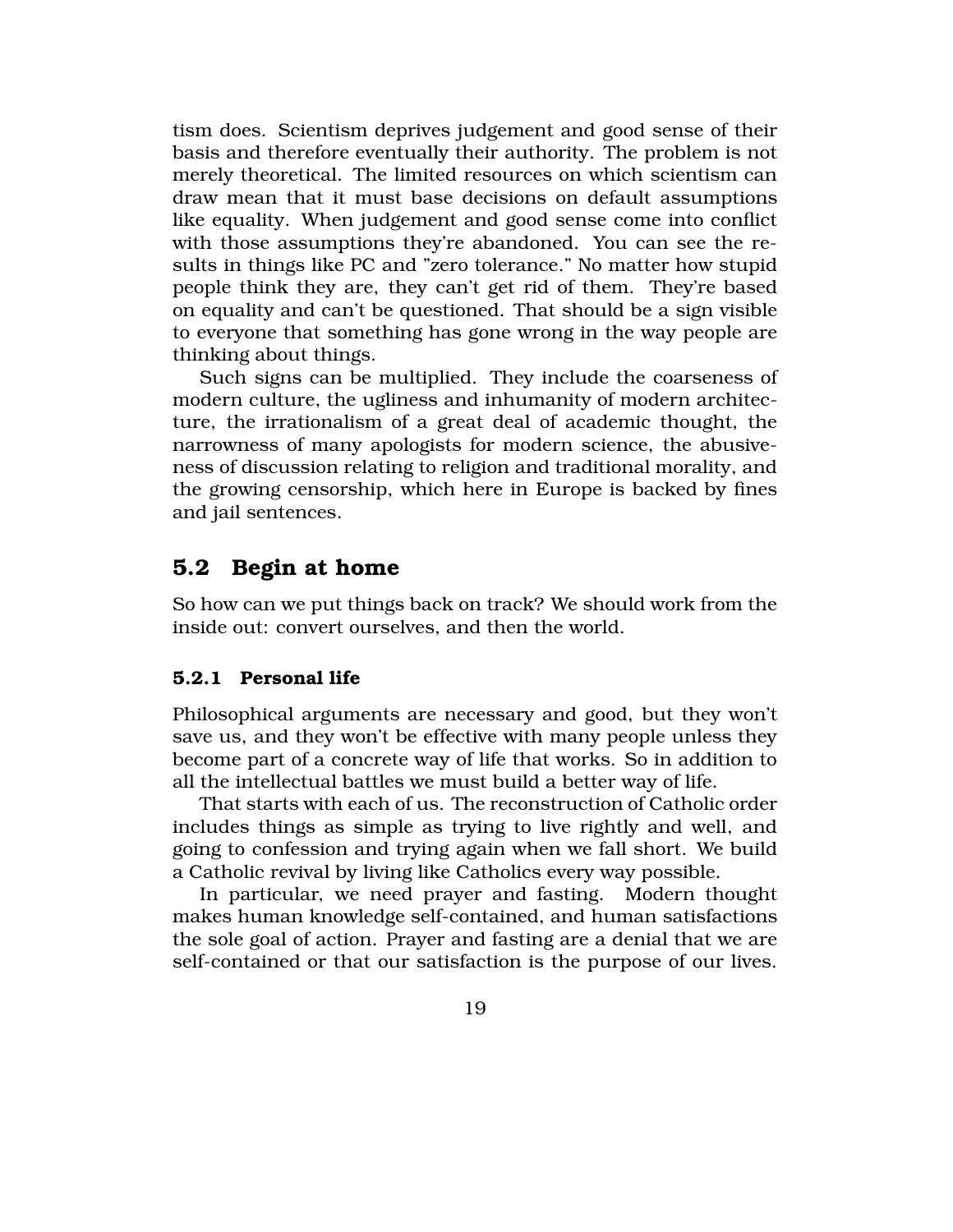We cannot get beyond modernity—we cannot restore a true relation to the true and the good—without them.

#### 5.2.2 Education

Personal transformation is of course intellectual as well as moral. It matters how we form our minds. Plato suggests mathematics for that purpose, a suggestion supported by David Berlinski's account at this conference of the reluctance of mathematicians to accept scientific materialism. Mathematics, after all, deals with nonmaterial entities that have observable effects in the world around us. From a Catholic point of view, what's not to like?

Another point Plato emphasizes is the importance of beauty. Beauty attracts and sustains. It knits the world together by connecting it to something above physical fact. It gives us an immediate perception of the presence of something transcendent in the world around us. As such, it is an image of the Incarnation.

Catholics have more right than anyone to that perception and image. When they have it, and their faith becomes beautiful, it becomes visibly what it is. When Catholics lack a sense of beauty their faith can seem less an absorbing way of life that discloses the reality of things than one pursuit or faction among others, and so a matter of rules, team spirit, and not much else.

You can't force beauty. It has nothing to do with what we want or how to get it. You have to wait on it and let it be what it is. You can recognize it, understand its value, and take it seriously. You can also adopt a view of reason—of reality and how we grasp it that gives beauty the importance it deserves. The contemplation of beauty draws us toward such a view.

Technological modernity knows nothing of beauty. That's an important weak point. On the scientistic view, beauty is just a matter of taste or preference. Pushpin $^5$  is as good as poetry. On a larger view that recognizes the importance of qualitative issues and what can't be measured or even articulated, beauty reveals how things are. It's not an add-on. It reveals an additional dimension

<sup>5</sup>See http://www.mail-archive.com/lace-chat@arachne.com/msg05679.html for an account of the game.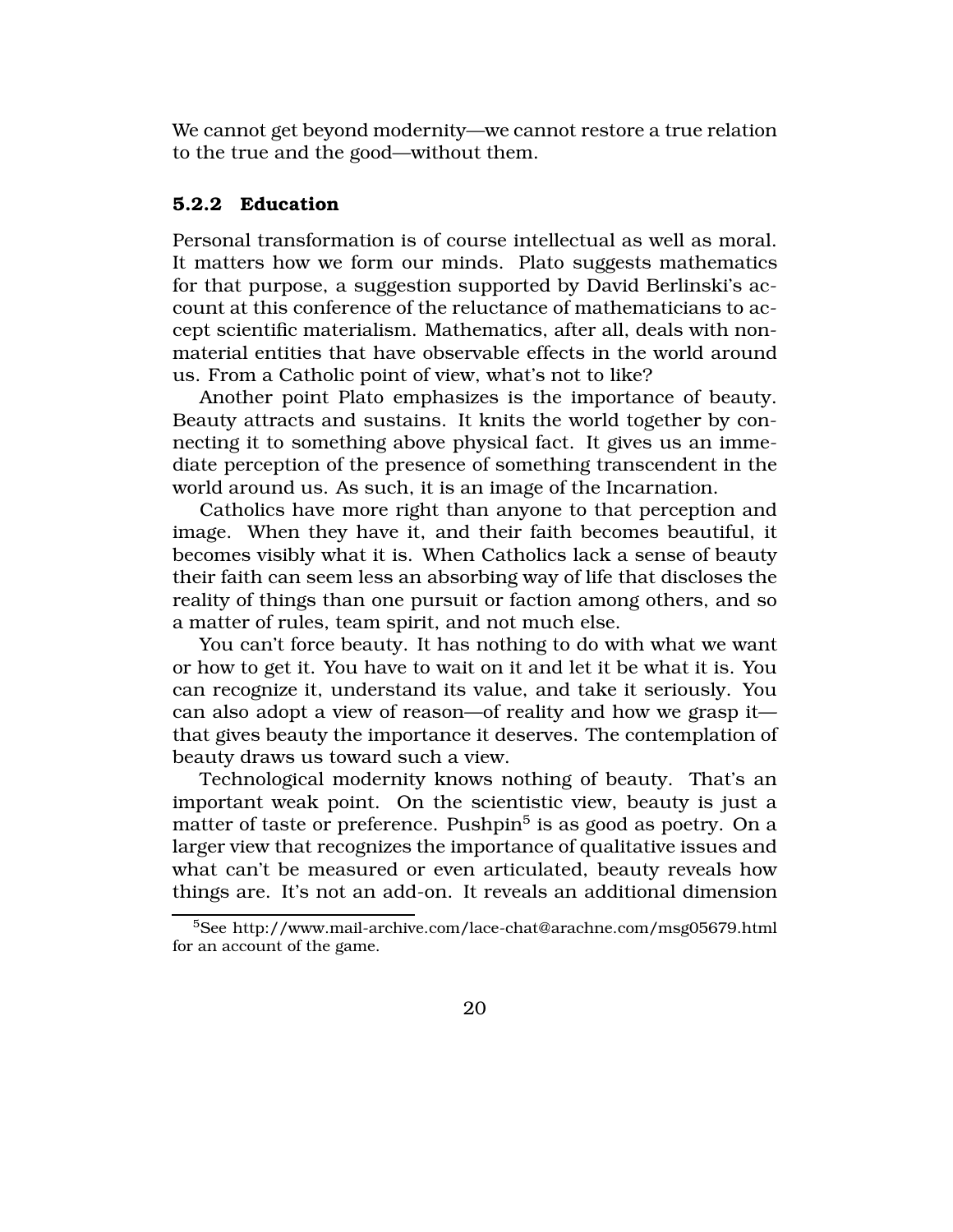to the world that is part of its true nature. Once again, we need to emphasize and make our own a broader view of reason, and use that view to turn the world around—our own world as well as that of others. Beauty is an incentive to that transformation.

## 5.3 Catholic communities

Our efforts cannot be merely individual. Our life as Catholics is essentially social. To be Catholic is to be part of the Church. In addition, our surroundings affect us, and sometimes they don't leave us alone. Little Greek boys used to grow up knowing Homer. I grew up knowing cigarette jingles, because that's what was around me. So in addition to trying to be Catholic ourselves, we have to build Catholic communities pervaded by Catholic sensibilities and understandings.

### 5.3.1 The imperialism of modernity

That creates special problems today. The greatest strength of the current order—a strength that enables it to maintain itself with minimal use of overt force—is its ability to destroy all order other than that established by markets and bureaucracies. It paralyzes its victims before it devours them.

- 1. The development of the social services state has radically undercut the function of local institutions and networks of mutual assistance.<sup>6</sup>
- 2. In particular, it has absorbed or at least thoroughly colonized education and the rearing of children, which are becoming ever more professionalized and socialized.
- 3. Its conception of human rights and nondiscrimination establishes a pervasive regulatory network that makes it all but impossible for institutions of any size to be anything but liberal.

<sup>6</sup>See Allan Carlson's writings.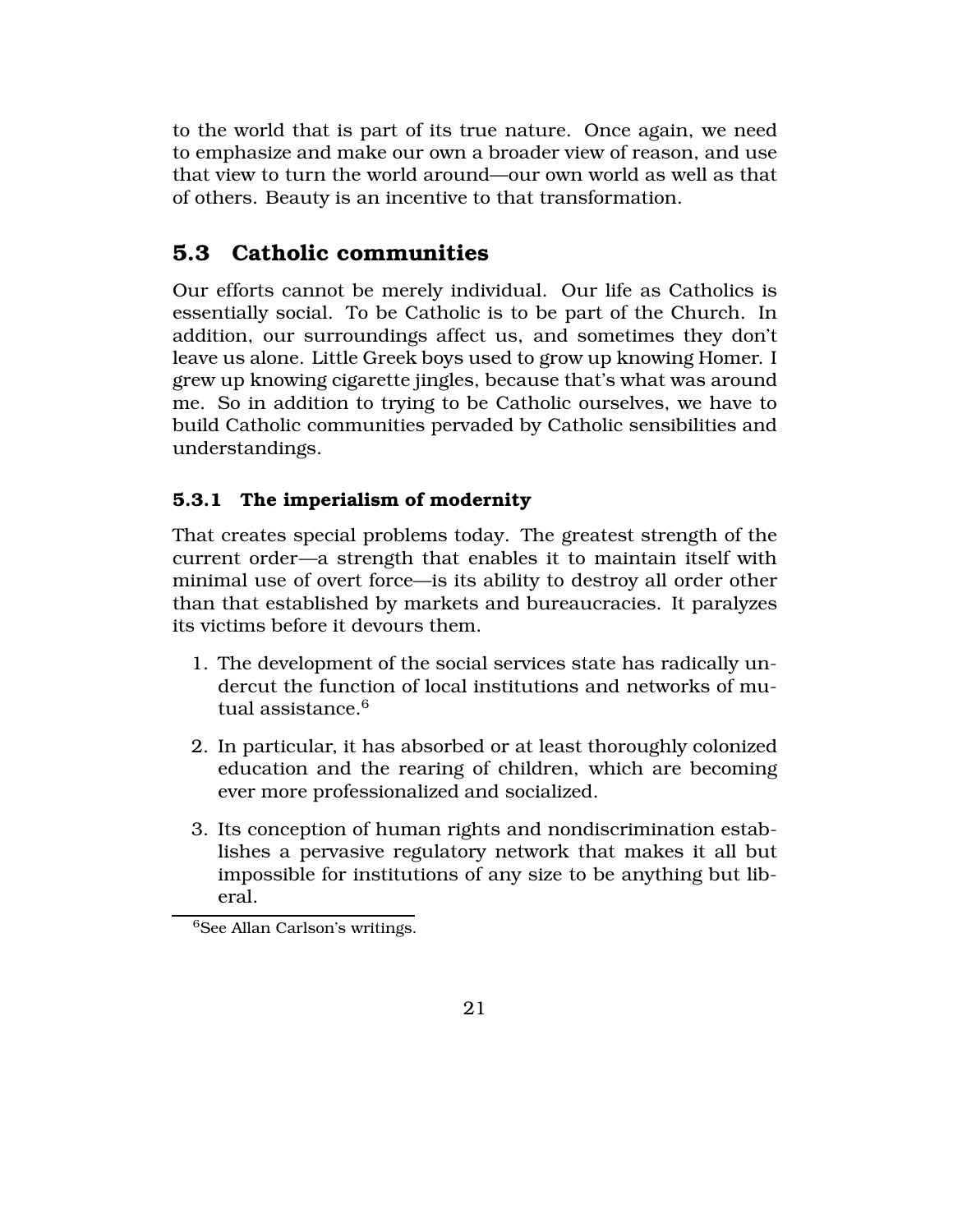- 4. Multiculturalism, together with "tolerance" and "inclusiveness" as ideologized absolutes, have rendered informal social standards nonfunctional.
- 5. More particularly, feminism and gay rights have deprived the family of specific purpose and structure. It no longer exists as a publicly-recognized institution.
- 6. What the state begins technology and commerce finish—or *vice versa.* Electronic entertainment, fast food, and the automobile replace family life. TV and the Internet make every point on earth equally present to every other point and so abolish privacy, particularity, and settled connections. And pop culture and advertising propagandize self-indulgence and consumerism as the highest goods.

### 5.3.2 A place to stand

Catholics today seem to have a choice among assimilation, individualized religion, sectarianism, and world conquest.

World conquest can't be counted on. Sectarianism seems the least bad of the other possibilities. Assimilated or radically individualized Catholicism is nothing much, and something is better than nothing.

So it seems that in their community life Catholics are likely to have two major tasks in the decades to come

- 1. Establishing a separate Catholic social and moral order, with its own institutions and *mores* within an anti-Catholic and increasingly anti-human public order. Catholics used to have that; they need to have it again.
- 2. Minimizing the disadvantages of such a separate order, for example intellectual isolation and inability to speak to outsiders.

On both points, the decline and corruption of what passes for our public order is likely to be very helpful. In advanced liberal theory Catholic institutions and communities should not be allowed to exist at all—they can exist only by discriminating against what is not Catholic and advanced liberal theory demands inclusiveness.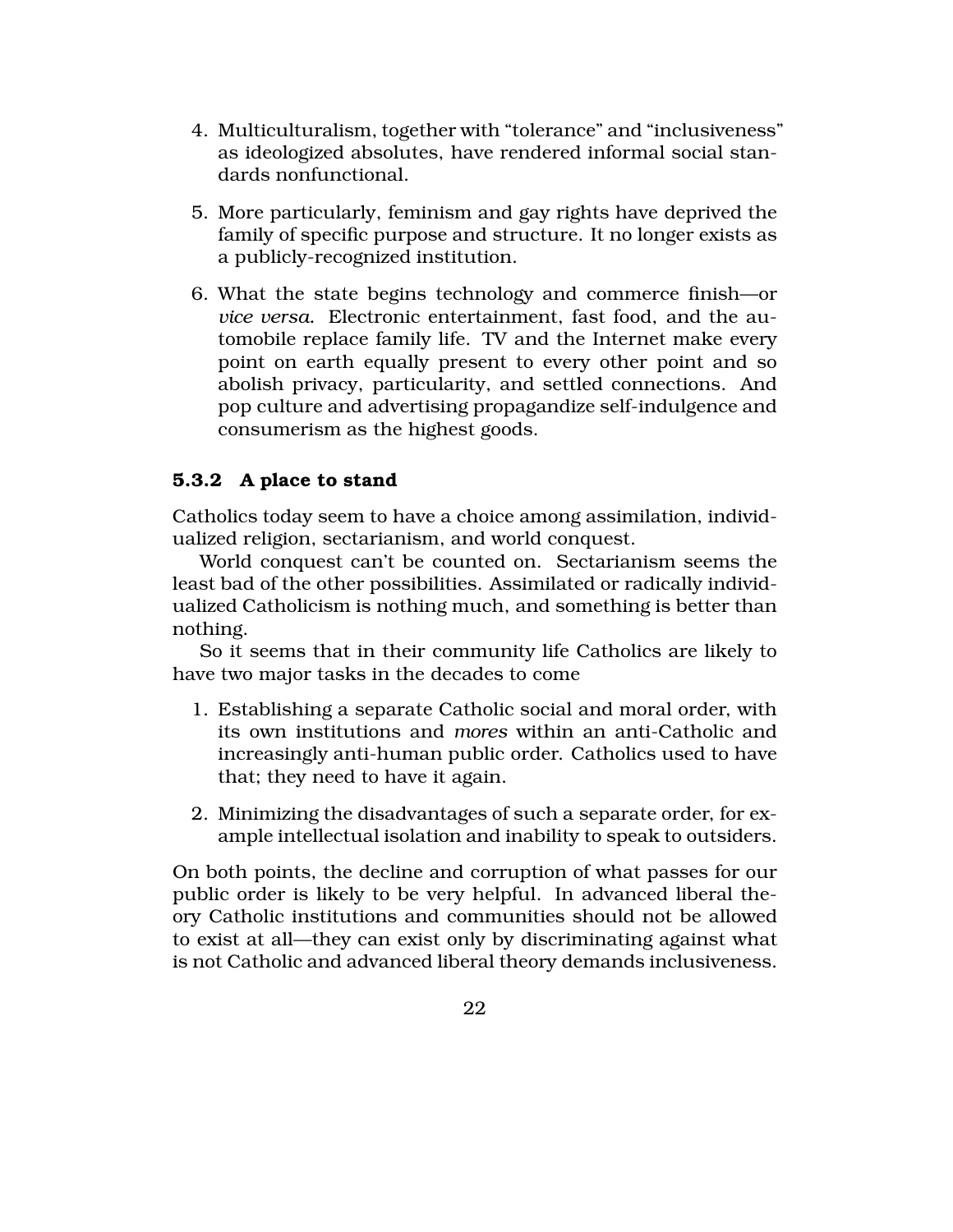However, a corrupt and inefficient public order with a stated commitment to diversity is likely to leave some scope for their existence. And the siren song of secular intellectual and artistic life is likely to be somewhat muted in the years to come. Increasingly, secular life ain't much. The final triumph of Christianity came when paganism could no longer sustain a superior intellectual life, and the Church Fathers were the greatest intellectuals. The same could happen again.

# 6 Politics

Catholic life has to maintain its integrity, but it can't be completely separate. It must therefore be supported by practical efforts to change the orientation of politics and social life generally. That is our duty as Catholics and as citizens.

## 6.1 The need for defense

Liberalism is very rational in its way. It has its own logic that it's inclined to pursue without limit, because it has no place in the long run for informal restraints like common sense. That logic can lead to very strange and sometime frightening results. There have been serious proposals, for example, to treat teaching your children Christianity as child abuse.

Political involvement is therefore a necessity. Our political efforts should include

- 1. An attempt to change the principles on which public life is carried on, at least to the extent of making them less aggressively liberal.
- 2. Defense of centers of Catholic life, and so of the right of families and religious and community institutions to run their own affairs. The defense of homeschooling would be an example.
- 3. A defense of whatever traditional order is still present in social life generally. That would include life issues and the defense of marriage.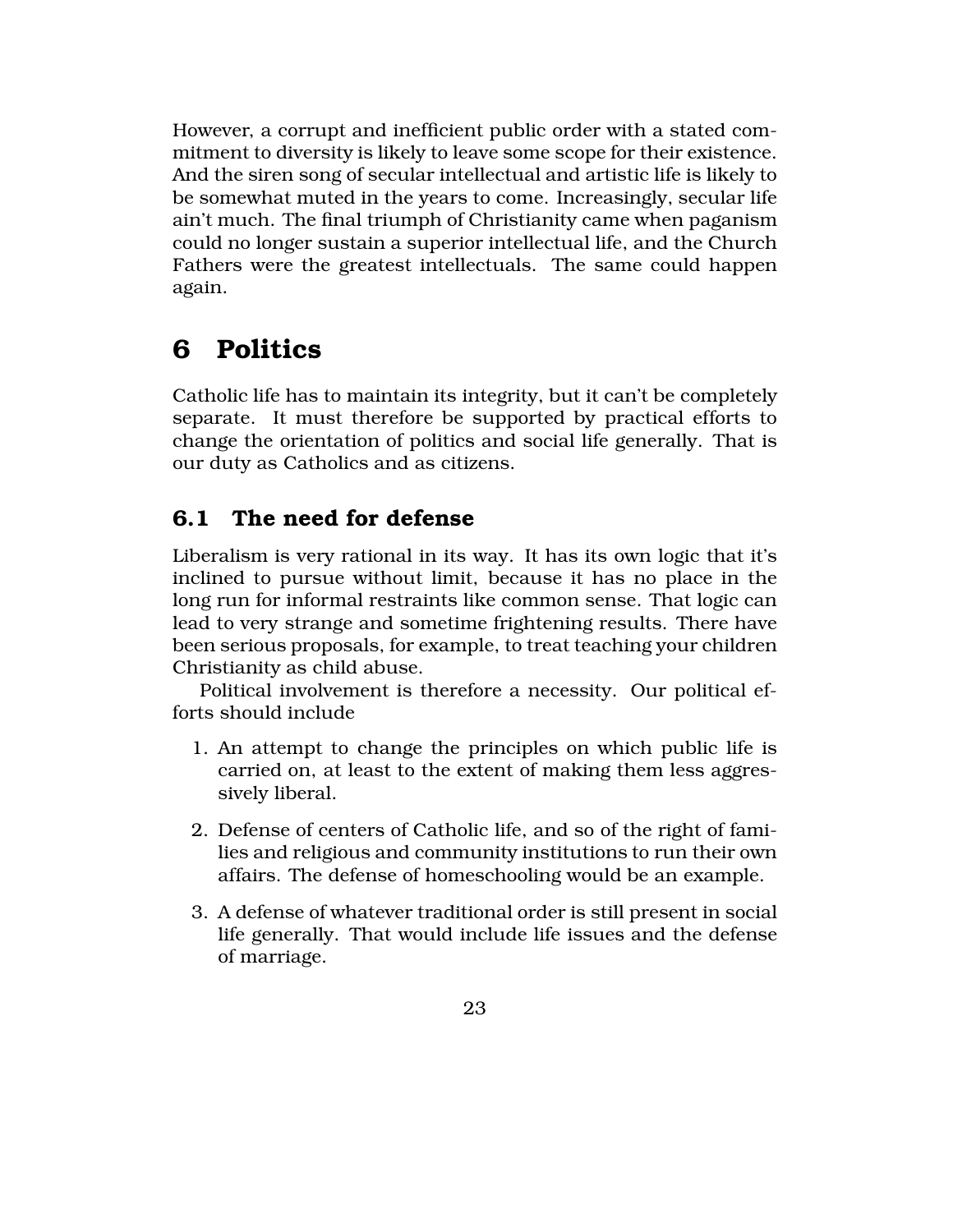## 6.2 Proposing principles

Of those goals, the most basic, and the one I will concentrate on in the time available, is the first.

To change public principles, the most important single thing is to present an alternative clearly and forcefully. We need to put modernist reason in question. To do that we must clarify our thoughts, keep them clear, and then wake others up.

People who reject religion or assimilate it to liberalism feel entitled to presume reason is on their side. Richard Dawkins and others want to call atheists "brights." The courts overthrow traditional understandings that are as basic as recognition of marriage as a relationship between a man and a woman because (they say) there is "no rational basis" for them.

It may be difficult to convert people who take such positions. But it should at least be brought to their attention that counterarguments exist, and if they want (as they say they want) their decisions to be based on reason they should make arguments for their views that take the counterarguments into account.

### 6.3 A new social apologetics

To put them to that task, we have to insist on a better view of reason in every possible setting. Natural law and reason are Catholic but not only Catholic, and we should learn to present them to others. In learning how to speak to others we question our own habits and assumptions, which are often implicitly liberal and modernist, and so convert ourselves and solidify our faith.

Changing something as basic as a conception of reason does not come easy. If we preach the word in season and out of season, though, people will get used to hearing what we have to say even if it takes them a while to understand what it means. And if they do become aware of it, and the range of possibilities broadens, the discussion can truly change.

The Left has made an organized practice of attacking the established system at its weakest points. We need to do the same. The difficulty of silencing all discussion in modern society, and the stated preference for reason, present obvious opportunities. We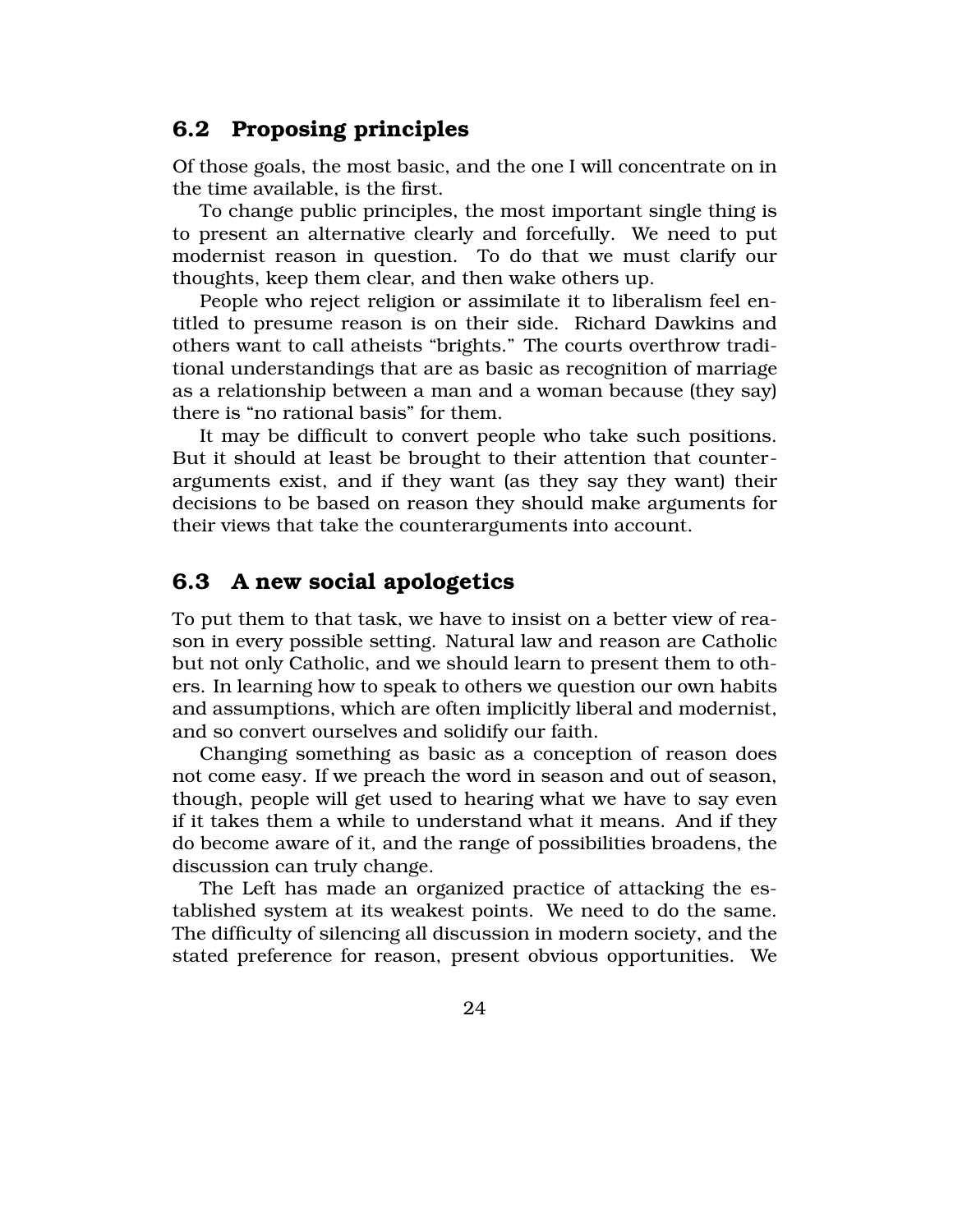live in a target-rich environment with a thousand fora in which we can present views based on a version of reason at odds with the one established.

We can counter the Left's one-liners ("Freedom!" "Equality!" "Tolerance!" "Reason!") with comebacks of our own, backed by serious theories about man and the world. There should be a conscious effort among Catholics to organize for and carry on such exchanges. There's no reason the Left should always be on the attack and individual Catholics should be left each to himself to fumble around for snappy responses to sophistry.

You can tell when a question is a good one: nobody wants to listen to it. The key, I think, is to keep raising issues, until they can't be shrugged off and people start raising them on their own. The modern understanding of reason is insufficient for universal human needs. The point to push, then, is that people should consider whether the answers that understanding gives us are adequate to their actual experience of life. Rather than engaging them by accepting their stated principles, which will only give back scientism and liberalism, we should engage them by pointing out their real principles, which—as Chris Ferrara pointed out—invariably smuggle objective goods and even God back in to make their system minimally workable.

## 7 Outlook

Things look bad. That means, however, that there's lots of room on the upside. Even today, in the world of Obama, McCain, and MTV, we can work to clarify the situation and show the way to something better. Many of those here are doing just that.

Our advantage is that the truth will out. Liberalism seems allpowerful, but it leaves out too much so it can't last forever. Victory makes it increasingly corrupt. Liberalism makes individual selfinterest the ultimate reality, and leaves no basis for the sacrifices even ordinary honesty requires. For illustrations, look at news stories from Brussels.

In contrast, to live as a Catholic is also to live for others. What is social prevails over what is asocial. That's true even for a hermit